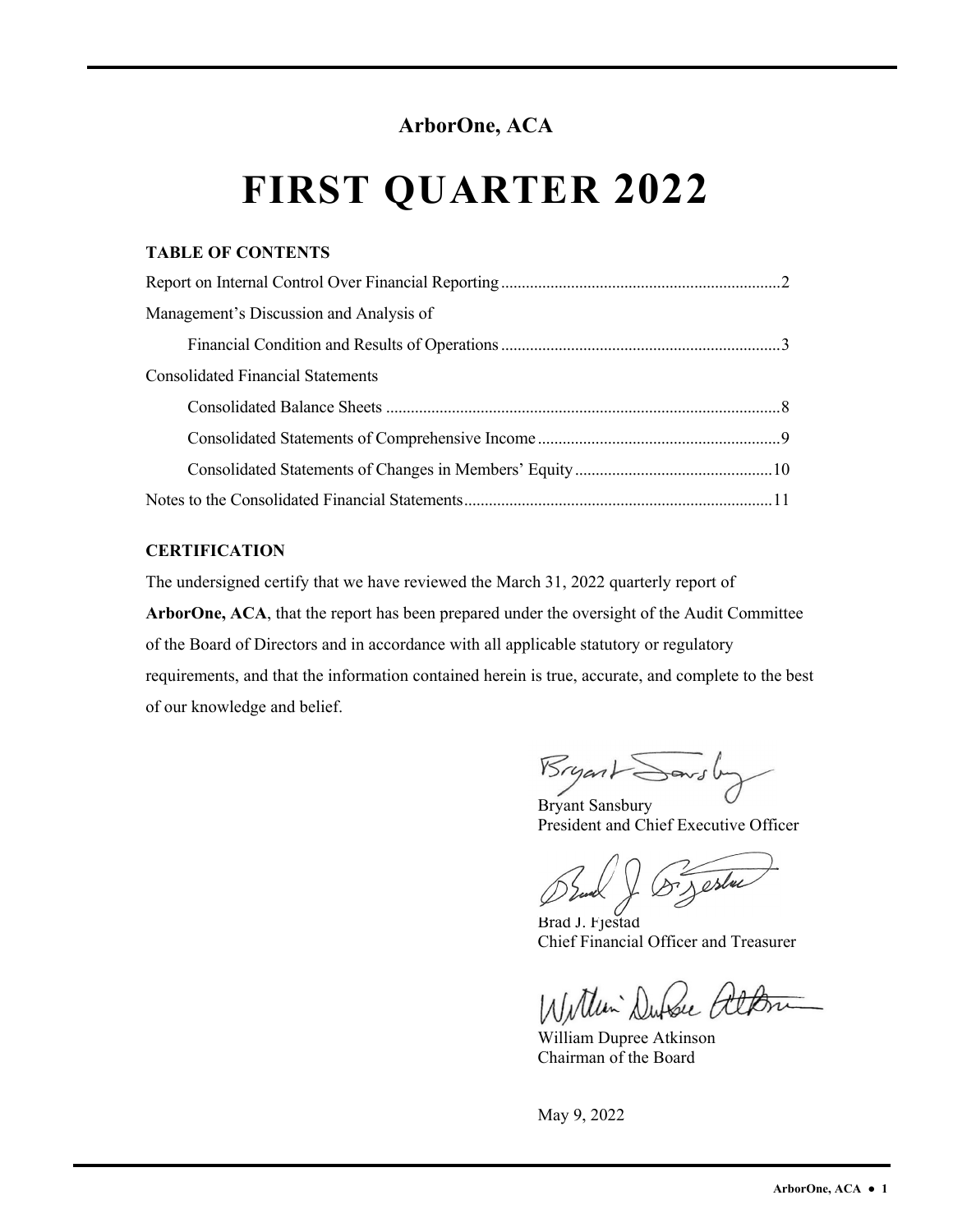#### **ArborOne, ACA**

### **Report on Internal Control Over Financial Reporting**

The Association's principal executives and principal financial officers, or persons performing similar functions, are responsible for establishing and maintaining adequate internal control over financial reporting for the Association's Consolidated Financial Statements. For purposes of this report, "internal control over financial reporting" is defined as a process designed by, or under the supervision of the Association's principal executives and principal financial officers, or persons performing similar functions, and effected by its Board of Directors, management and other personnel. This process provides reasonable assurance regarding the reliability of financial reporting information and the preparation of the Consolidated Financial Statements for external purposes in accordance with accounting principles generally accepted in the United States of America.

Internal control over financial reporting includes those policies and procedures that: (1) pertain to the maintenance of records that in reasonable detail accurately and fairly reflect the transactions and dispositions of the assets of the Association, (2) provide reasonable assurance that transactions are recorded as necessary to permit preparation of financial information in accordance with accounting principles generally accepted in the United States of America, and that receipts and expenditures are being made only in accordance with authorizations of management and directors of the Association, and (3) provide reasonable assurance regarding prevention or timely detection of unauthorized acquisition, use or disposition of the Association's assets that could have a material effect on its Consolidated Financial Statements.

The Association's management has completed an assessment of the effectiveness of internal control over financial reporting as of March 31, 2022. In making the assessment, management used the framework in *Internal Control — Integrated Framework (2013)*, promulgated by the Committee of Sponsoring Organizations of the Treadway Commission, commonly referred to as the "COSO" criteria.

 Association's management determined that there were no Based on the assessment performed, the Association's management concluded that as of March 31, 2022, the internal control over financial reporting was effective based upon the COSO criteria. Additionally, based on this assessment, the material weaknesses in the internal control over financial reporting as of March 31, 2022.

Bryant Sarsby

Bryant Sansbury President and Chief Executive Officer

Or Jestre

Brad J. Fjestad Chief Financial Officer and Treasurer

May 9, 2022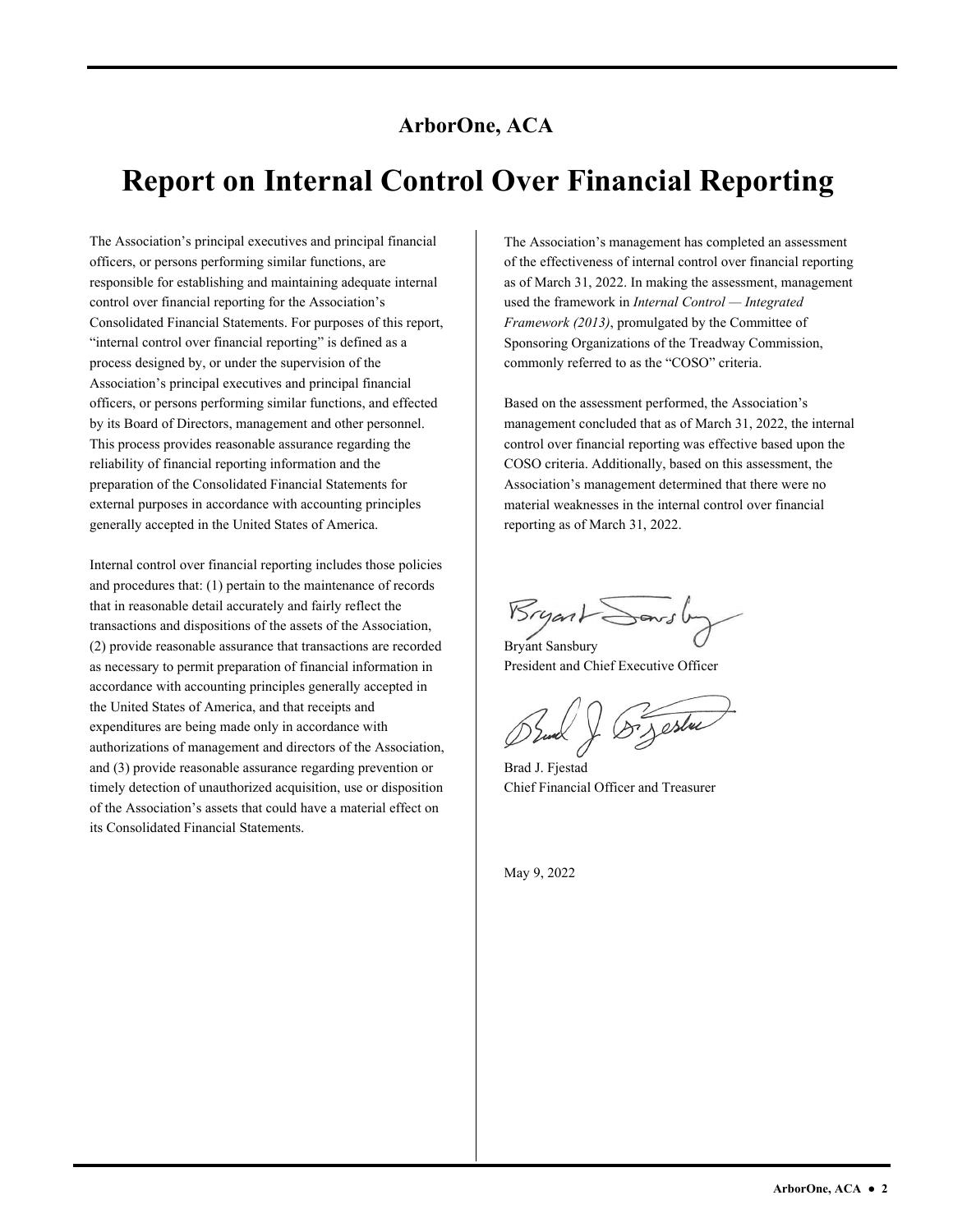## **ArborOne, ACA Management's Discussion and Analysis of Financial Condition and Results of Operations**

#### *(dollars in thousands)*

statements and the 2021 Annual Report of the Association. The following commentary reviews the financial condition and results of operations of **ArborOne, ACA**, (the Association) for the period ended March 31, 2022. These comments should be read in conjunction with the accompanying consolidated financial statements, notes to the consolidated financial The accompanying consolidated financial statements were prepared under the oversight of the Audit Committee of the Board of Directors.

#### **COVID-19 OVERVIEW**

 situation changes to limit health risk at the office in order to keep employees and customers safe. The Association agencies and adjust safety measures if needed. In response to the COVID-19 pandemic, and without disruption to operations, the Association transitioned the vast majority of its employees to working remotely in mid-March 2020. The Association has returned to ordinary business operations and has on-going safety measures in place that adjust as the current continues to stay current with the Centers for Disease Control and Prevention (CDC) recommendations along with local

#### **LOAN PORTFOLIO**

The Association provides funds to farmers, rural homeowners and farm-related businesses for financing of short and intermediate-term loans and long-term real estate mortgage loans. The Association's loan portfolio is diversified over a range of agricultural commodities in our region, including cash grains, cotton, forestry, poultry, and tobacco. Farm size varies and many of the borrowers in the region have diversified farming operations. These factors, along with the numerous opportunities for non-farm income in the area, somewhat impact the level of dependency on a given commodity. Approximately 35 percent of the portfolio has significant outside income to diversify dependence on agriculture, consisting of lifestyle loans and loans to less than full-time farmers with retirement income, salaried income and nonagricultural business income. Further, approximately 14 percent of the assets carry federal guarantees as a risk management tool.

The gross loan volume of the Association as of March 31, 2022, was \$580,065, a decrease of \$3,061 as compared to

\$583,126 at December 31, 2021. Net loans outstanding at March 31, 2022, were \$567,524 as compared to \$570,089 at December 31, 2021. The Association had investment securities classified as held-to-maturity in the amount of \$7,588. Net loans and investments accounted for 96.96 percent of total assets at March 31, 2022, as compared to 95.19 percent of total assets at December 31, 2021.

 loan volume of \$534. This decrease was partially offset by an Net loans decreased by \$2,565 during the reporting period. This decrease was mainly due to an increase in participations sold loan volume of \$1,984, a decrease in participations purchased loan volume of \$766, and a decrease in originated increase in nonaccrual loan volume of \$223 and a decrease in allowance for loan losses of \$496.

 participations purchased loan volume was attributed mainly to transfer of a large core loan into nonaccruing status, which was and the reinstatement of one account to accruing status. The increase in participations sold loan volume was the result of advances on an existing account. The decrease in several payoffs. The decrease in originated loan volume was mainly the result of paydowns on operating loans. The increase in nonaccrual loan volume was mainly due to the partially offset by net repayments, liquidations, a chargeoff,

 decrease in general reserves, which was partially offset by an increase in specific reserves. The Association also has a The decrease in allowance for loan losses was mainly due to a reserve for unfunded commitments in the amount of \$556, which resides in other liabilities.

 for-sale (AFS) at fair value with unrealized gains and losses Investment securities held-to-maturity (HTM) consist of mission related investments (Rural America Bonds). The investments were transferred in 2014 to HTM from availablerecognized in Other Comprehensive Income (OCI). These OCI amounts will be amortized or accreted to interest income ratably over the remaining life of each individual security in accordance with generally accepted accounting principles (GAAP). The amortization of an unrealized holding gain or loss reported in OCI will offset or mitigate the effect on interest income of the amortization of any premium or discount recorded on the transfer to held-to-maturity for each security.

The HTM investment securities decreased by \$11 when compared to December 31, 2021. This decrease was mainly due to normal payments in the amount of \$6 and the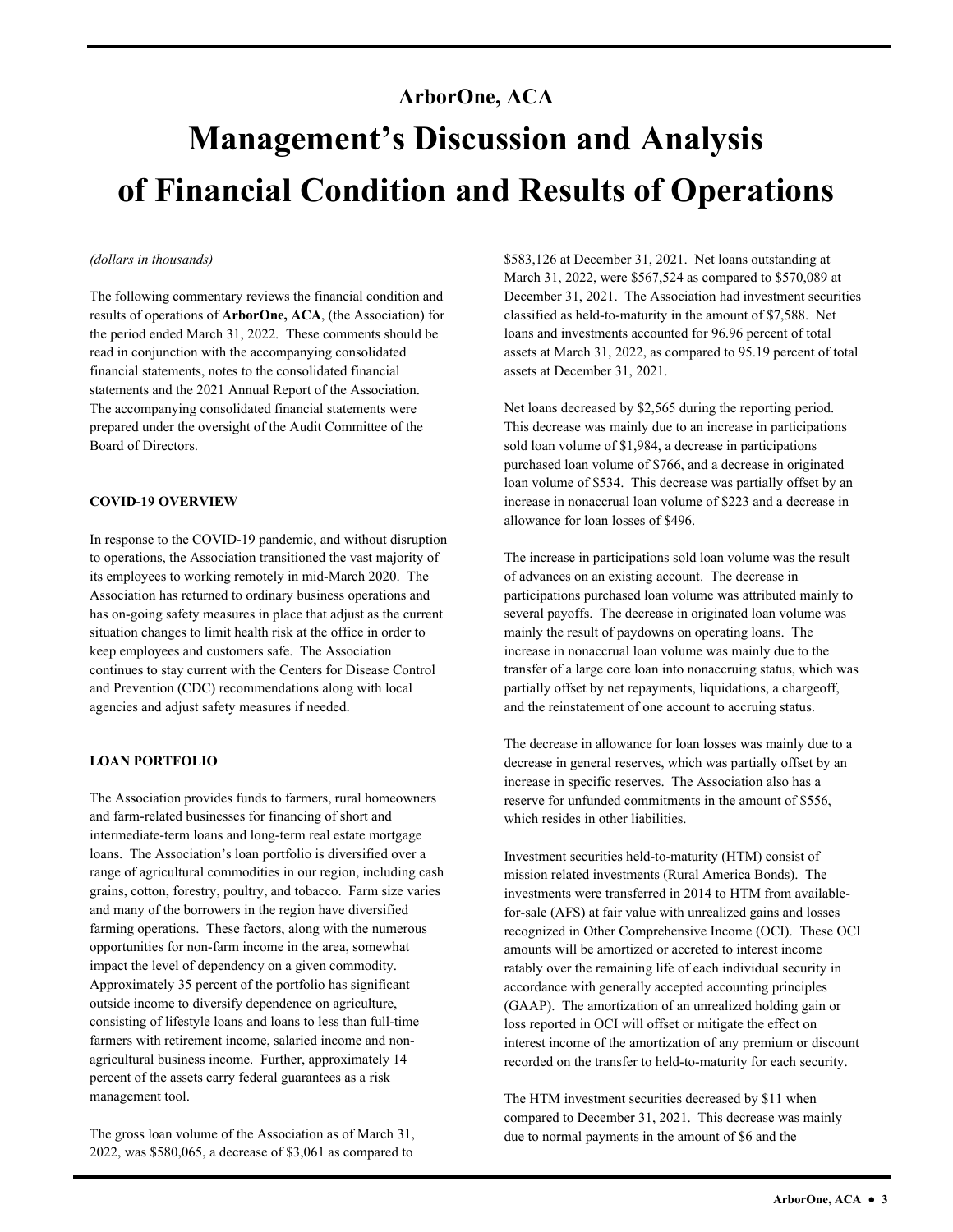amortization of the net unrealized loss from the transfer to HTM in the amount of \$5.

As of March 31, 2022, approximately 87 percent of the Association's HTM Rural America Bonds were guaranteed; therefore the risk of credit loss to the Association was reduced. In June of 2021, the one ineligible security rated as other assets especially mentioned (OAEM), was upgraded to an acceptable rating, which moved the bond back into an eligible investment status. There were no unrealized credit impairments on the HTM investment portfolio as of December 31, 2021 and none were taken during the first three months of 2022.

There is an inherent risk in the extension of any type of credit. However, portfolio credit quality continues to be maintained at an acceptable level, and credit administration remains satisfactory. Nonaccrual loans increased from \$11,400 at December 31, 2021, to \$11,623 at March 31, 2022. This was mainly due to the transfer of one large core loan into nonaccrual status. This increase was partially offset by net repayments, liquidations, a chargeoff, and the reinstatement of one account to accruing status.

 or transfers into OPO for the period ended March 31, 2022. As of March 31, 2022, the Association had two properties classed as OPO totaling \$195, which is no change when compared to December 31, 2021. There were no writedowns However, there was a gain on sale of a piece of equipment that had been previously written off as no value. Association staff is working diligently to market the OPO properties.

 Association management maintains an allowance for loan losses in an amount considered sufficient to absorb possible losses in the loan portfolio based on credit quality, credit history, current conditions, and expected future conditions.

 liabilities. The allowance for loan losses for the period ending to cover any future possible losses. The allowance for loan losses at March 31, 2022, was \$12,541, compared to \$13,037 at December 31, 2021. The allowance for loan losses consisted of \$10,406 in general reserves and \$2,135 in specific reserves for several core agricultural loans and a Rural America Bond. Charge-offs for the three months ended March 31, 2022 were \$33, on a nonaccrual core agricultural loan. There were recoveries of \$17 for the three months ended March 31, 2022 attributed to several core agricultural loans. The Association has a reserve for unfunded commitments in the amount of \$556, which resides in other March 31, 2022 was considered by management to be adequate CONTENT CONFERCT UNION CONFERCT ON EXTRAINSTING OF CONFERCT CONFERCT AND MANUFATH ON A A set of Manufath A set of Manufath A set of Manufath A set of Manufath A set of Manufath A set of Manufath A set of Manufath A set of

#### *For the three months ended March 31, 2022*

 same period in 2021. This increase was mainly due to an income taxes of \$7. Net income for the three months ended March 31, 2022, totaled \$3,338 an increase of \$1,029, as compared to \$2,309 for the increase in net interest income of \$483, an increase in noninterest income of \$145, and a decrease in provision of \$581. This increase was partially offset by an increase in noninterest expense of \$173 and an increase in provision for

Interest income on accruing loans increased by \$553 for the three months ended March 31, 2022 as compared to the same period in 2021, as a result of the increase in originated loan volume. Nonaccrual interest income increased by \$177 as compared to the same period in 2021, which was mainly due to the liquidation of several accounts along with the reinstatement of one nonaccrual core account to accruing status. Interest income on investment securities was \$100 compared to \$109 for the same period in 2021. The decrease in investment interest income was due to the reduction in volume as a result of repayments in the normal course of business.

Interest expense increased \$238 for the three months ended March 31, 2022, as compared to the comparable period of 2021. The interest expense increase was primarily due to the increase in loan volume.

 decrease in chargeoffs, which were partially offset by an increase in specific reserves and a decrease in recoveries. The Association recorded a provision for reversal of allowance for loan losses of \$480 as compared to a provision for loan losses of \$101 for the comparable period of 2021. The decrease in provision for the quarter ended March 31, 2022 as compared to the same period in 2021, resulted mainly from a

Noninterest income for the three months ended March 31, 2022, totaled \$1,347 as compared to \$1,202 for the same period of 2021, an increase of \$145. This increase was mainly due to an increase in patronage refunds from other Farm Credit institutions of \$118, a decrease in losses on other transactions of \$89 resulting from the reduction in reserves for unfunded commitments, an increase in fees for financially related services of \$46, and an increase in other noninterest income of \$2. These increases were partially offset by a decrease in loan fees of \$110.

Noninterest expense for the three months ended March 31, 2022, increased \$173 compared to the same period of 2021. This increase was mainly the result from an increase in other operating expenses of \$151, an increase in salaries and benefits of \$88, and an increase in insurance fund premiums of \$15. These increases were offset by a decrease in purchased services of \$44, a decrease in occupancy and equipment of \$15, a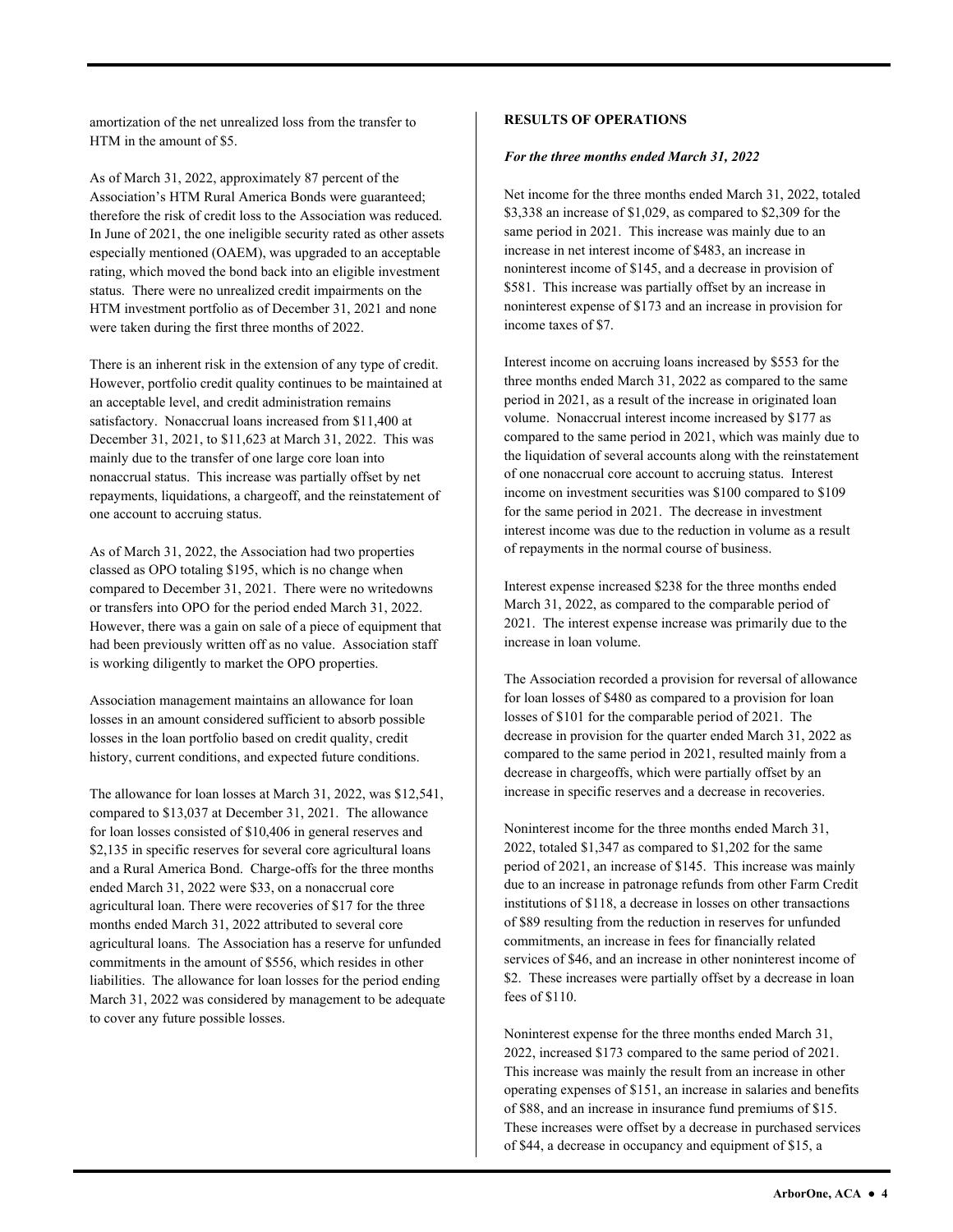decrease in losses on other property owned of \$14, and a decrease in data processing of \$8.

The Association recorded a provision for income taxes of \$7 for the three months ended March 31, 2022, but recorded no provision for the same period in 2021.

#### **FUNDING SOURCES**

 Agreement. The General Financing Agreement utilizes the The principal source of funds for the Association is the borrowing relationship established with AgFirst Farm Credit Bank (AgFirst or Bank) through a General Financing Association's credit and fiscal performance as criteria for establishing a line of credit on which the Association may draw funds. The funds are advanced by the Bank to the Association in the form of notes payable. The notes payable are segmented into variable rate and fixed rate sections. The variable rate note is utilized by the Association to fund variable rate loan advances and operating funds requirements. The fixed rate note is used specifically to fund fixed rate loan advances made by the Association. The total notes payable to the Bank at March 31, 2022, was \$476,315 as compared to \$489,921 at December 31, 2021. The decrease during the period was a result of the payment of 2021 patronage from the Bank, reducing the notes payable.

#### *Future of LIBOR*

In 2017, the United Kingdom's Financial Conduct Authority (UK FCA), which regulates LIBOR, announced its intention to stop persuading or compelling the group of major banks that sustains LIBOR to submit rate quotations after 2021.

On March 5, 2021, ICE Benchmark Administration (IBA) (the entity that is responsible for calculating LIBOR) announced its intention to cease the publication of the one-week and twomonth US dollar LIBOR settings immediately following the LIBOR publication on December 31, 2021, and the remaining US dollar LIBOR settings immediately following the LIBOR publication on June 30, 2023. On the same day, the UK FCA announced that the IBA had notified the UK FCA of its intent, among other things, to cease providing certain US dollar LIBOR settings as of June 30, 2023. In its announcement, the UK FCA confirmed that all 35 LIBOR tenors (including with respect to US dollar LIBOR) will be discontinued or declared nonrepresentative as of either: (a) immediately after December 31, 2021 or (b) immediately after June 30, 2023.

The Association has exposure to LIBOR arising from loans made to customers and loans purchased from other Farm Credit System institutions. Alternative reference rates that replace LIBOR may not yield the same or similar economic results over the lives of the financial instruments, which could adversely affect the value of, and return on, instruments held.

 The guidelines direct each System institution to develop a The FCA has issued guidelines with similar guidance as the U.S. prudential regulators but applicable for System institutions to follow as they prepare for the expected phase-out of LIBOR. LIBOR transition plan designed to provide an orderly roadmap of actions that will reduce LIBOR exposure, stop the inflow of new LIBOR volume, and adjust operating processes to implement alternative reference rates.

 transition, including, but not limited to, financial, market, The Association has implemented LIBOR transition plans and continues to analyze potential risks associated with the LIBOR accounting, operational, legal, tax, reputational, and compliance risks.

The LIBOR transition plan includes implementing fallback language into variable-rate financial instruments maturing after June 30, 2023 which provides the ability to move these instruments to another index if the LIBOR market is no longer viable. At March 31, 2022, less than 18 percent of total LIBOR-indexed loans maturing after June 30, 2023 do not contain fallback provisions.

On July 26, 2021, the Alternative Reference Rates Committee (ARRC) announced it will recommend the CME Group's forward-looking SOFR term rates. The ARRC's formal recommendation of SOFR term rates is a major milestone and is expected to increase the volume of transactions quoted in SOFR, supporting the implementation of the transition away from LIBOR.

 LIBOR and the regulator expectation that new or updated On October 20, 2021, the U.S. prudential regulators issued a joint statement emphasizing the expectation that supervised institutions with LIBOR exposure continue to progress toward an orderly transition away from LIBOR, reiterating that supervised institutions should, with limited exceptions, cease entering into new contracts that use US dollar LIBOR as a reference rate as soon as practicable, but no later than December 31, 2021. They further stated that entering into new contracts, including derivatives, after that date would create safety and soundness risks. The joint statement clarified that entering into such new contracts would include an agreement that (1) creates additional LIBOR disclosure or (2) extends the term of an existing LIBOR contract, but that a draw on an existing agreement that is legally enforceable, e.g., a committed credit facility, would not be a new contract. The joint statement also provided considerations when assessing the appropriateness of alternative reference rates used in lieu of LIBOR contracts include strong and clearly defined fallback rates for when the initial reference rate is discontinued.

On December 8, 2021, the FCA issued another informational memorandum to provide additional guidance to Farm Credit System institutions on their transition away from LIBOR. The guidance encourages Farm Credit System institutions to stop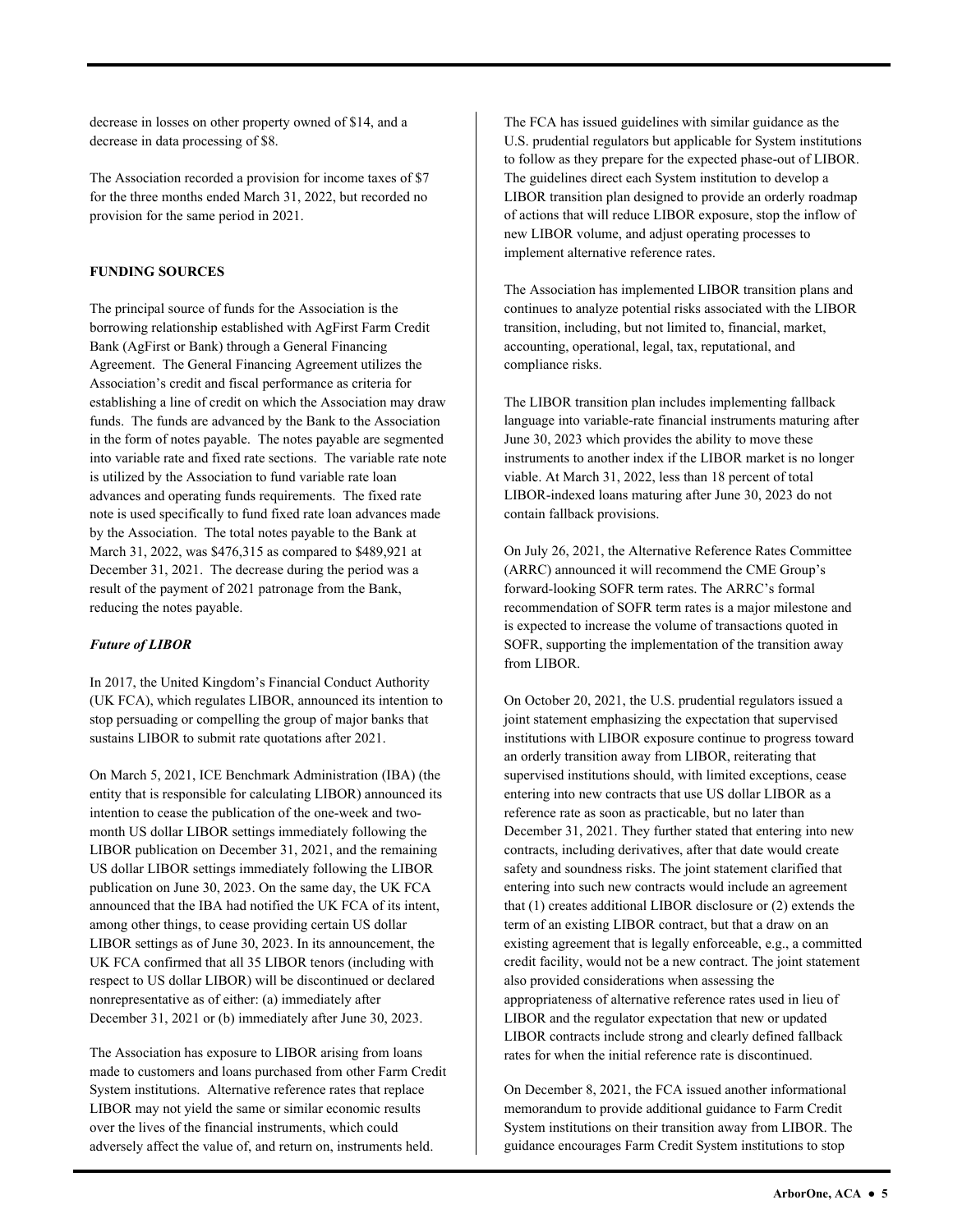loans and investments are deemed new contracts; limited entering into new contracts that reference LIBOR as soon as practicable and in any event no later than December 31, 2021. Entering into new LIBOR-referenced contracts after that date would present safety and soundness risk. The guidance also provides clarity on what the FCA considers a new LIBORindexed contract; whether purchases of legacy LIBOR-indexed exceptions for entering into new LIBOR contracts that reduce or hedge risk in legacy LIBOR contracts; and the due diligence and other procedures required before using other benchmark/reference rate alternatives to LIBOR (beyond SOFR), including credit-sensitive alternative rates.

The following is a summary of Association outstanding variable-rate financial instruments tied to LIBOR at March 31, 2022:

| (dollars in thousands)                         | Due in<br>2022 |   | Due in 2023<br>(On or Before<br><b>June 30)</b> |   | Due After<br>June 30, 2023 |    | Total  |
|------------------------------------------------|----------------|---|-------------------------------------------------|---|----------------------------|----|--------|
| Loans                                          | 2.030          | S |                                                 | S | 19.724                     | S  | 21,754 |
| <b>Total Assets</b>                            | 2,030          | S |                                                 | S | 19.724                     | ה. | 21,754 |
| Note Payable to<br>AgFirst Farm Credit Bank \$ | 1.614          | S |                                                 | S | 15,685                     | S  | 17,299 |
| Total Liabilities                              | 1.614          | S |                                                 | S | 15.685                     |    | 17.299 |

#### **CAPITAL RESOURCES**

 Total members' equity increased by \$3,374 from \$101,565 at December 31, 2021 to \$104,939 at March 31, 2022, primarily due to first quarter earnings retained. Total capital stock and participation certificates were \$1,895 on March 31, 2022, compared to \$1,858 on December 31, 2021. This increase was attributed to the purchases of capital stock and participation certificates on loans in the normal course of business.

 March 31, 2022, as compared to an unrealized gain of \$21 as of  Defined Benefit Pension and Other Postretirement Plans." The December 31, 2021 on the HTM investment securities. The The Association reports other comprehensive income (loss) (OCI) in its Consolidated Statements of Changes in Members' Equity. The Association has an unrealized gain of \$4 as of December 31, 2021 for FAS 158, "Employers' Accounting for Association has an unrealized net loss of \$5 as of March 31, 2022 as compared to an unrealized net loss of \$18 as of resulting effect was a net loss of \$1 to Accumulated Other Comprehensive Income for the three months ending March 31, 2022.

FCA sets minimum regulatory capital requirements for System Banks and Associations. The System's capital requirements are compatible with the Basel III framework and the standardized approach of federal banking regulatory agencies.

The ratios are calculated using three-month average daily balances, in accordance with FCA regulations. Refer to Note 7, *Members' Equity*, of the Association's 2021 Annual Report for additional information.

The following sets forth the regulatory capital ratios:

| Ratio                      | <b>Minimum</b><br>Requirement | Capital<br>Conservation<br>Buffer* | <b>Minimum Requirement</b><br>with Capital<br><b>Conservation Buffer</b> | <b>Capital Ratios as of</b><br>March 31, 2022 |
|----------------------------|-------------------------------|------------------------------------|--------------------------------------------------------------------------|-----------------------------------------------|
| Risk-adjusted ratios:      |                               |                                    |                                                                          |                                               |
| CET1 Capital Ratio         | $4.5\%$                       | 2.5%                               | $7.0\%$                                                                  | 17.79%                                        |
| Tier 1 Capital Ratio       | $6.0\%$                       | 2.5%                               | 8.5%                                                                     | 17.79%                                        |
| <b>Total Capital Ratio</b> | 8.0%                          | 2.5%                               | 10.5%                                                                    | 19.05%                                        |
| Permanent Capital Ratio    | 7.0%                          | $-$ <sup>0</sup> / <sub>0</sub>    | $7.0\%$                                                                  | 18.00%                                        |
| Non-risk-adjusted ratios:  |                               |                                    |                                                                          |                                               |
| Tier 1 Leverage Ratio **   | $4.0\%$                       | $1.0\%$                            | $5.0\%$                                                                  | 16.86%                                        |
| UREE Leverage Ratio        | 1.5%                          | $-$ %                              | 1.5%                                                                     | 10.29%                                        |

 *\* Includes fully phased-in capital conservation buffers which became effective January 1, 2020. \*\* The Tier 1 Leverage Ratio must include a minimum of 1.50% of URE and URE Equivalents.* 

If the capital ratios fall below the minimum regulatory requirements, including the buffer amounts, capital distributions (equity redemptions, dividends, and patronage) and discretionary senior executive bonuses are restricted or prohibited without prior FCA approval.

For the period presented, the Association exceeded minimum regulatory standards for all the ratios.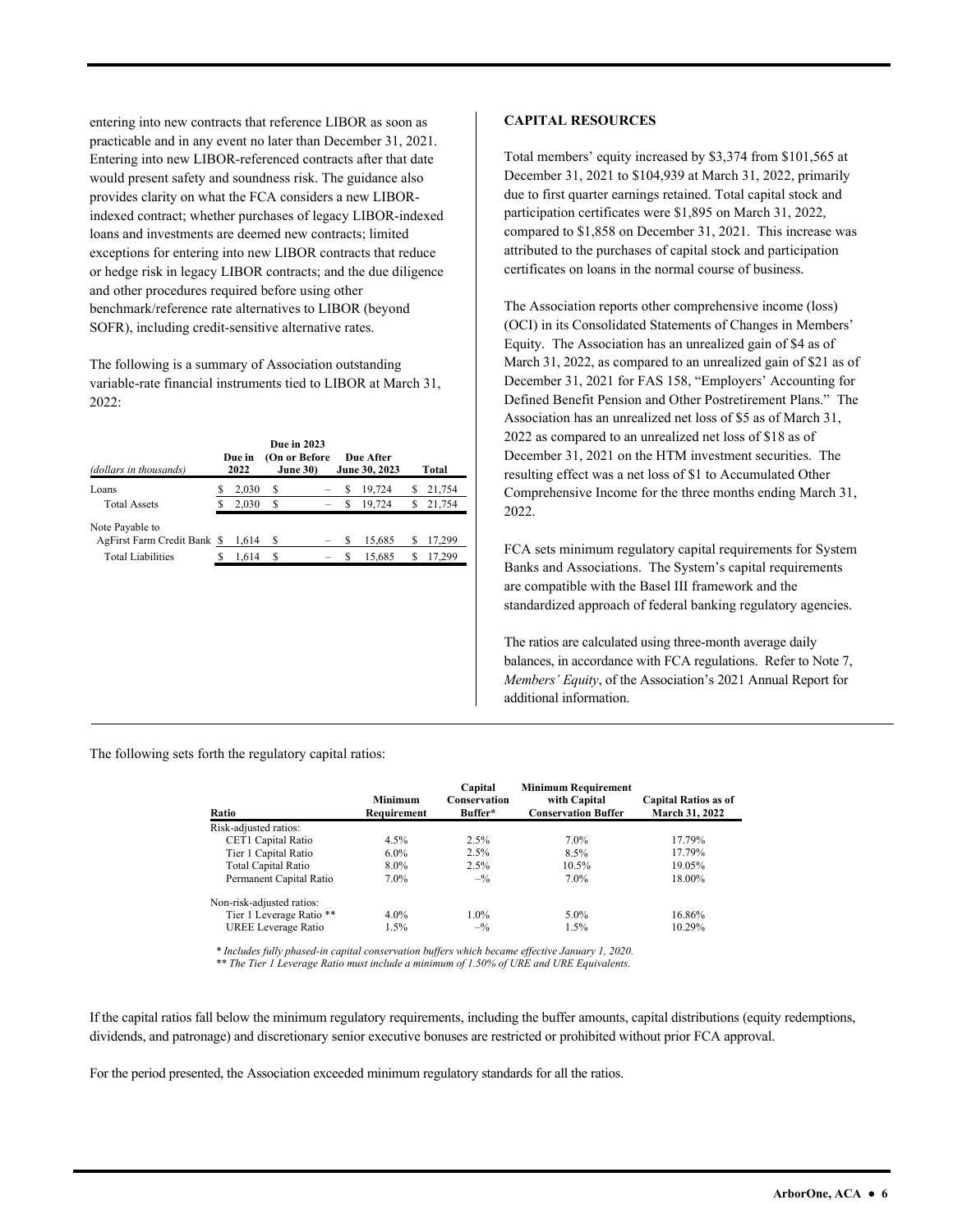#### **REGULATORY MATTERS**

**––––––** 

On April 14, 2022, the FCA approved a final rule that amends certain regulations to address changes in accounting principles generally accepted in the United States. Such changes reflect the Current Expected Credit Losses (CECL) methodology that will replace the incurred loss methodology upon adoption. Credit loss allowances related to loans, lessor's net investments in leases, and held-to-maturity debt securities would be included in a System institution's Tier 2 capital up to 1.25 percent of the System institution's total risk weighted assets. Credit loss allowances for available-for-sale debt securities and purchased credit impaired assets would not be eligible for inclusion in a System institution's Tier 2 capital. The regulation does not include a transition phase-in period for the CECL day 1 cumulative effect adjustment to retained earnings on a

System institution's regulatory capital ratios. In addition, the regulation does not include an exclusion for the CECL day 1 cumulative effective adjustment from the "safe harbor" deemed prior approval provision. The final rule is effective on January 1, 2023.

On August 26, 2021, the FCA issued a proposed rule to revise its regulatory capital requirements to define and establish riskweightings for High Volatility Commercial Real Estate (HVCRE) by assigning a 150 percent risk-weighting to such exposures, instead of the current 100 percent. The proposed rule would ensure that the FCA's rule remains comparable with the capital rule of other federal banking regulatory agencies and recognizes the increased risk posed by HVCRE exposures. The public comment period ended on January 24, 2022.

#### **RECENTLY ISSUED ACCOUNTING PRONOUNCEMENTS**

Please refer to Note 1, *Organization, Significant Accounting Policies, and Recently Issued Accounting Pronouncements*, in the Notes to the Financial Statements, and the 2021 Annual Report to Shareholders for recently issued accounting pronouncements. Additional information is provided in the following table.

The following ASU was issued by the Financial Accounting Standards Board (FASB):

| <b>Summary of Guidance</b>                                                                                                                                                                                                                                                                                                                                                                                                                                                                                                                                                                                                                                                                                                                                                                                                                                                                                                                                                                                                                                                                               | <b>Adoption and Potential Financial Statement Impact</b>                                                                                                                                                                                                                                                                                                                                                                                                                                                                                                                                                                                                                                                                                                                                                                                                                                                                                                                                                                                                                                                                                                                                                                                                                                                                                                |
|----------------------------------------------------------------------------------------------------------------------------------------------------------------------------------------------------------------------------------------------------------------------------------------------------------------------------------------------------------------------------------------------------------------------------------------------------------------------------------------------------------------------------------------------------------------------------------------------------------------------------------------------------------------------------------------------------------------------------------------------------------------------------------------------------------------------------------------------------------------------------------------------------------------------------------------------------------------------------------------------------------------------------------------------------------------------------------------------------------|---------------------------------------------------------------------------------------------------------------------------------------------------------------------------------------------------------------------------------------------------------------------------------------------------------------------------------------------------------------------------------------------------------------------------------------------------------------------------------------------------------------------------------------------------------------------------------------------------------------------------------------------------------------------------------------------------------------------------------------------------------------------------------------------------------------------------------------------------------------------------------------------------------------------------------------------------------------------------------------------------------------------------------------------------------------------------------------------------------------------------------------------------------------------------------------------------------------------------------------------------------------------------------------------------------------------------------------------------------|
|                                                                                                                                                                                                                                                                                                                                                                                                                                                                                                                                                                                                                                                                                                                                                                                                                                                                                                                                                                                                                                                                                                          | ASU 2016-13 – Financial Instruments – Credit Losses (Topic 326): Measurement of Credit Losses on Financial Instruments                                                                                                                                                                                                                                                                                                                                                                                                                                                                                                                                                                                                                                                                                                                                                                                                                                                                                                                                                                                                                                                                                                                                                                                                                                  |
| Replaces multiple existing impairment standards by establishing a single<br>framework for financial assets to reflect management's estimate of current<br>expected credit losses (CECL) over the entire remaining life of the<br>financial assets.<br>Changes the present incurred loss impairment guidance for loans to an<br>expected loss model.<br>Modifies the other-than-temporary impairment model for debt securities to<br>٠<br>require an allowance for credit impairment instead of a direct write-down,<br>which allows for reversal of credit impairments in future periods based on<br>improvements in credit quality.<br>Eliminates existing guidance for purchased credit impaired (PCI) loans,<br>٠<br>and requires recognition of an allowance for expected credit losses on<br>these financial assets.<br>Requires a cumulative-effect adjustment to retained earnings as of the<br>beginning of the reporting period of adoption.<br>Effective for fiscal years beginning after December 15, 2022, and interim<br>periods within those fiscal years. Early application is permitted. | Implementation efforts began with establishing a cross-discipline<br>٠<br>governance structure utilizing common guidance developed across the<br>Farm Credit System. The implementation includes identification of key<br>interpretive issues, scoping of financial instruments, and assessing existing<br>credit loss forecasting models and processes against the new guidance.<br>The new guidance is expected to result in a change in allowance for credit<br>٠<br>losses due to several factors, including:<br>The allowance related to loans and commitments will most likely<br>change because it will then cover credit losses over the full<br>remaining expected life of the portfolio, and will consider expected<br>future changes in macroeconomic conditions,<br>An allowance will be established for estimated credit losses on any<br>2.<br>debt securities.<br>3.<br>The nonaccretable difference on any PCI loans will be recognized<br>as an allowance, offset by an increase in the carrying value of the<br>related loans.<br>The extent of allowance change is under evaluation, but will depend upon<br>$\bullet$<br>the nature and characteristics of the financial instrument portfolios, and<br>the macroeconomic conditions and forecasts, at the adoption date.<br>The guidance is expected to be adopted January 1, 2023. |

 Box 3699, Florence, SC 29502, or accessing the website, *<www.arborone.com>*. The Association prepares a quarterly report within 40 days **NOTE**: Shareholder investment in the Association is materially affected by the financial condition and results of operations of AgFirst Farm Credit Bank. Copies of AgFirst's Annual and Quarterly reports are available upon request free of charge by calling 1-800-845-1745, ext. 2764, or writing Matthew Miller, AgFirst Farm Credit Bank, P.O. Box 1499, Columbia, SC 29202. Information concerning AgFirst Farm Credit Bank can also be obtained at their website, *<www.agfirst.com>*. Copies of the Association's Annual and Quarterly reports are also available upon request free of charge by calling 1-800-741-7332, writing Sarah Jackson, Corporate Secretary, ArborOne, ACA, P.O. after the end of each fiscal quarter, except that no report need be prepared for the fiscal quarter that coincides with the end of the fiscal year of the institution.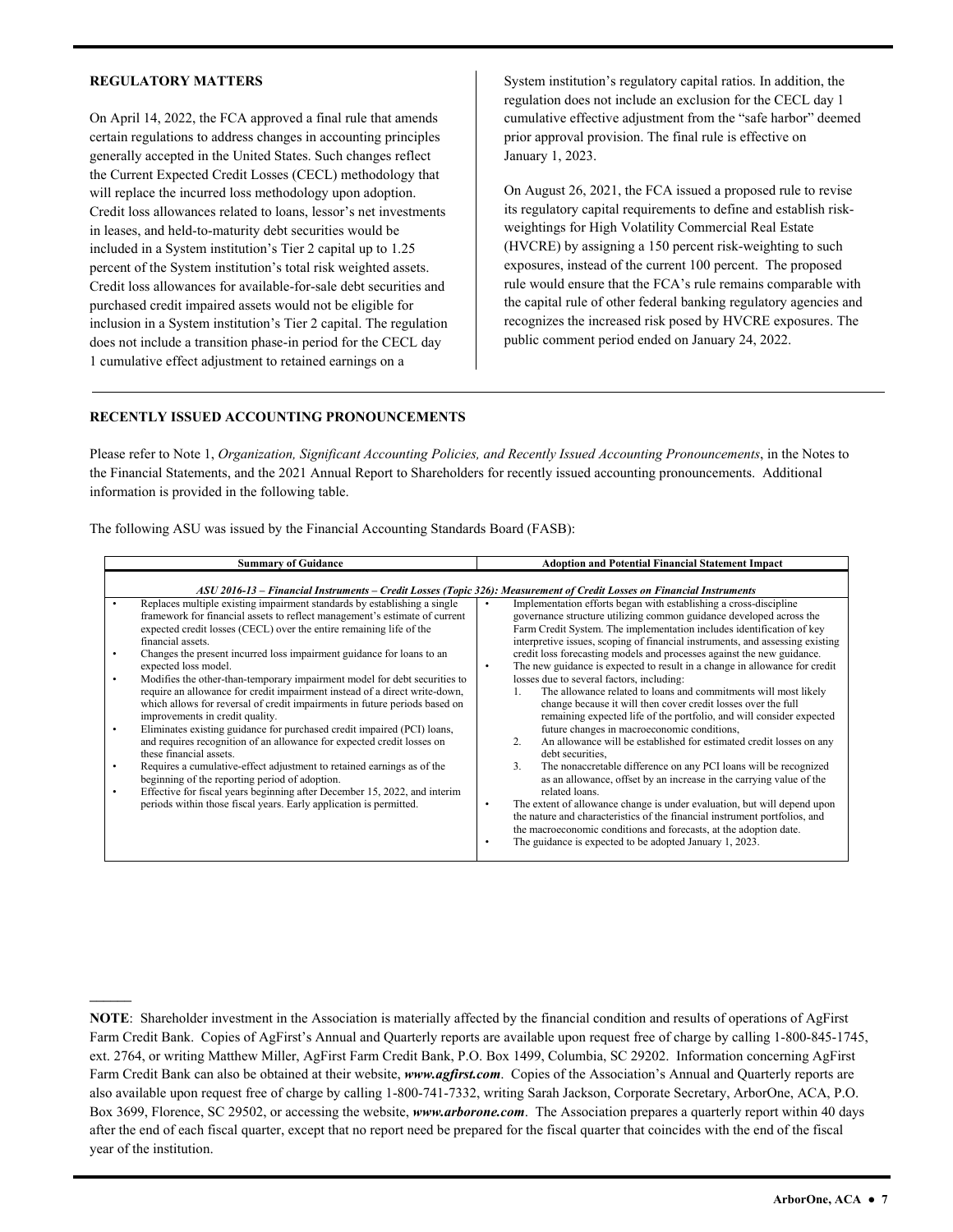### **ArborOne, ACA Consolidated Balance Sheets**

| (dollars in thousands)                                                                                                                                                            | March 31,   | December 31,<br>2021                             |    |                                                   |  |
|-----------------------------------------------------------------------------------------------------------------------------------------------------------------------------------|-------------|--------------------------------------------------|----|---------------------------------------------------|--|
|                                                                                                                                                                                   |             | (unaudited)                                      |    | (audited)                                         |  |
| <b>Assets</b><br>Cash                                                                                                                                                             | \$          | 11                                               | \$ | 3                                                 |  |
| Investments in debt securities:<br>Held to maturity (fair value of \$7,831 and \$8,431, respectively)                                                                             |             | 7,588                                            |    | 7,599                                             |  |
| Loans<br>Allowance for loan losses                                                                                                                                                |             | 580,065<br>(12, 541)                             |    | 583,126<br>(13,037)                               |  |
| Net loans                                                                                                                                                                         |             | 567,524                                          |    | 570,089                                           |  |
| Accrued interest receivable<br>Equity investments in other Farm Credit institutions<br>Premises and equipment, net<br>Other property owned<br>Accounts receivable<br>Other assets |             | 6,369<br>5,451<br>3,694<br>195<br>1,158<br>1,182 |    | 8,118<br>5,390<br>3,637<br>195<br>10,385<br>1,472 |  |
| Total assets                                                                                                                                                                      | $\mathbf S$ | 593,172                                          | \$ | 606,888                                           |  |
| <b>Liabilities</b><br>Notes payable to AgFirst Farm Credit Bank<br>Accrued interest payable<br>Patronage refunds payable<br>Accounts payable<br>Other liabilities                 | \$          | 476,315<br>922<br>624<br>890<br>9,482            | \$ | 489,921<br>917<br>6,171<br>1,563<br>6,751         |  |
| Total liabilities                                                                                                                                                                 |             | 488,233                                          |    | 505,323                                           |  |
| Commitments and contingencies (Note 8)                                                                                                                                            |             |                                                  |    |                                                   |  |
| <b>Members' Equity</b><br>Capital stock and participation certificates<br>Retained earnings                                                                                       |             | 1,895                                            |    | 1,858                                             |  |
| Allocated<br>Unallocated<br>Accumulated other comprehensive income (loss)                                                                                                         |             | 70,512<br>32,598<br>(66)                         |    | 70,277<br>29,495<br>(65)                          |  |
| Total members' equity                                                                                                                                                             |             | 104,939                                          |    | 101,565                                           |  |
| Total liabilities and members' equity                                                                                                                                             | \$          | 593,172                                          | \$ | 606,888                                           |  |

*The accompanying notes are an integral part of these consolidated financial statements.*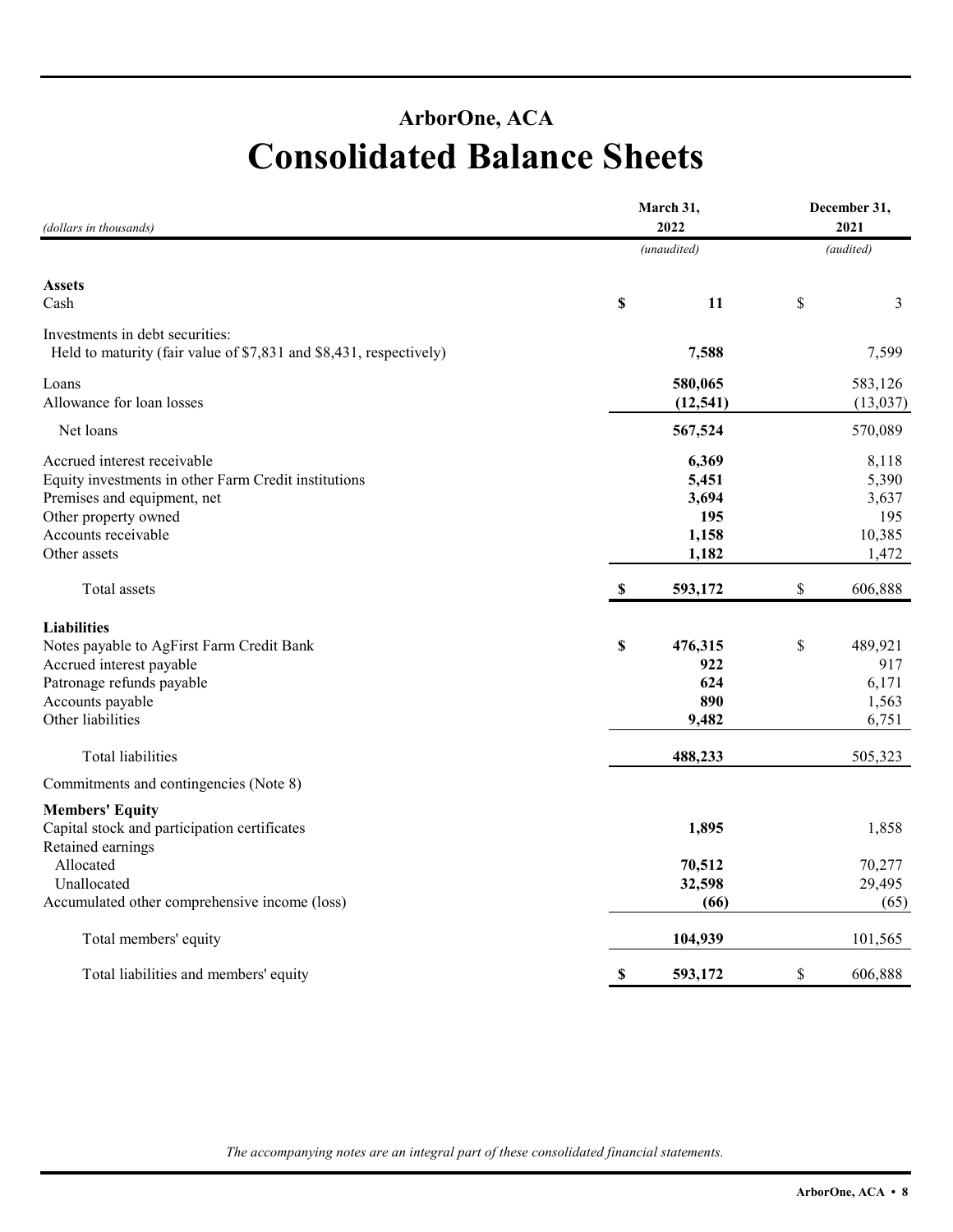### **ArborOne, ACA Consolidated Statements of Comprehensive Income**

*(unaudited)*

| (dollars in thousands)                                              | 2022                               | <b>For the Three Months</b><br>Ended March 31,<br>2021 |
|---------------------------------------------------------------------|------------------------------------|--------------------------------------------------------|
| <b>Interest Income</b>                                              |                                    |                                                        |
| Loans                                                               | \$<br>6,994                        | \$<br>6,264                                            |
| Investments                                                         | 100                                | 109                                                    |
| Total interest income                                               | 7,094                              | 6,373                                                  |
| <b>Interest Expense</b>                                             |                                    |                                                        |
| Notes payable to AgFirst Farm Credit Bank                           | 2,645                              | 2,407                                                  |
| Net interest income                                                 | 4,449                              | 3,966                                                  |
| Provision for (reversal of) allowance for loan losses               | (480)                              | 101                                                    |
| Net interest income after provision for (reversal of) allowance for |                                    |                                                        |
| loan losses                                                         | 4,929                              | 3,865                                                  |
| <b>Noninterest Income</b>                                           |                                    |                                                        |
| Loan fees                                                           | 281                                | 391                                                    |
| Fees for financially related services                               | 94                                 | 48                                                     |
| Patronage refunds from other Farm Credit institutions               | 1,009                              | 891                                                    |
| Gains (losses) on other transactions                                | (39)                               | (128)                                                  |
| Other noninterest income                                            | $\boldsymbol{2}$                   |                                                        |
| Total noninterest income                                            | 1,347                              | 1,202                                                  |
| <b>Noninterest Expense</b>                                          |                                    |                                                        |
| Salaries and employee benefits                                      | 1,908                              | 1,820                                                  |
| Occupancy and equipment                                             | 91                                 | 106                                                    |
| Insurance Fund premiums                                             | 161                                | 146                                                    |
| Purchased services                                                  | 81                                 | 125                                                    |
| Data processing                                                     | 23                                 | 31                                                     |
| Other operating expenses                                            | 675                                | 524                                                    |
| (Gains) losses on other property owned, net                         | (8)                                | 6                                                      |
| Total noninterest expense                                           | 2,931                              | 2,758                                                  |
| Income before income taxes                                          | 3,345                              | 2,309                                                  |
| Provision for income taxes                                          |                                    |                                                        |
| Net income                                                          | 3,338<br>$\boldsymbol{\mathsf{S}}$ | \$<br>2,309                                            |
| Other comprehensive income net of tax                               |                                    |                                                        |
| Unrealized gains (losses) on investments                            | (5)                                | (5)                                                    |
| Employee benefit plans adjustments                                  | 4                                  | 4                                                      |
| Other comprehensive income (loss) (Note 5)                          | (1)                                | (1)                                                    |
| <b>Comprehensive income</b>                                         | 3,337<br>\$                        | 2,308<br>\$                                            |
|                                                                     |                                    |                                                        |

*The accompanying notes are an integral part of these consolidated financial statements.*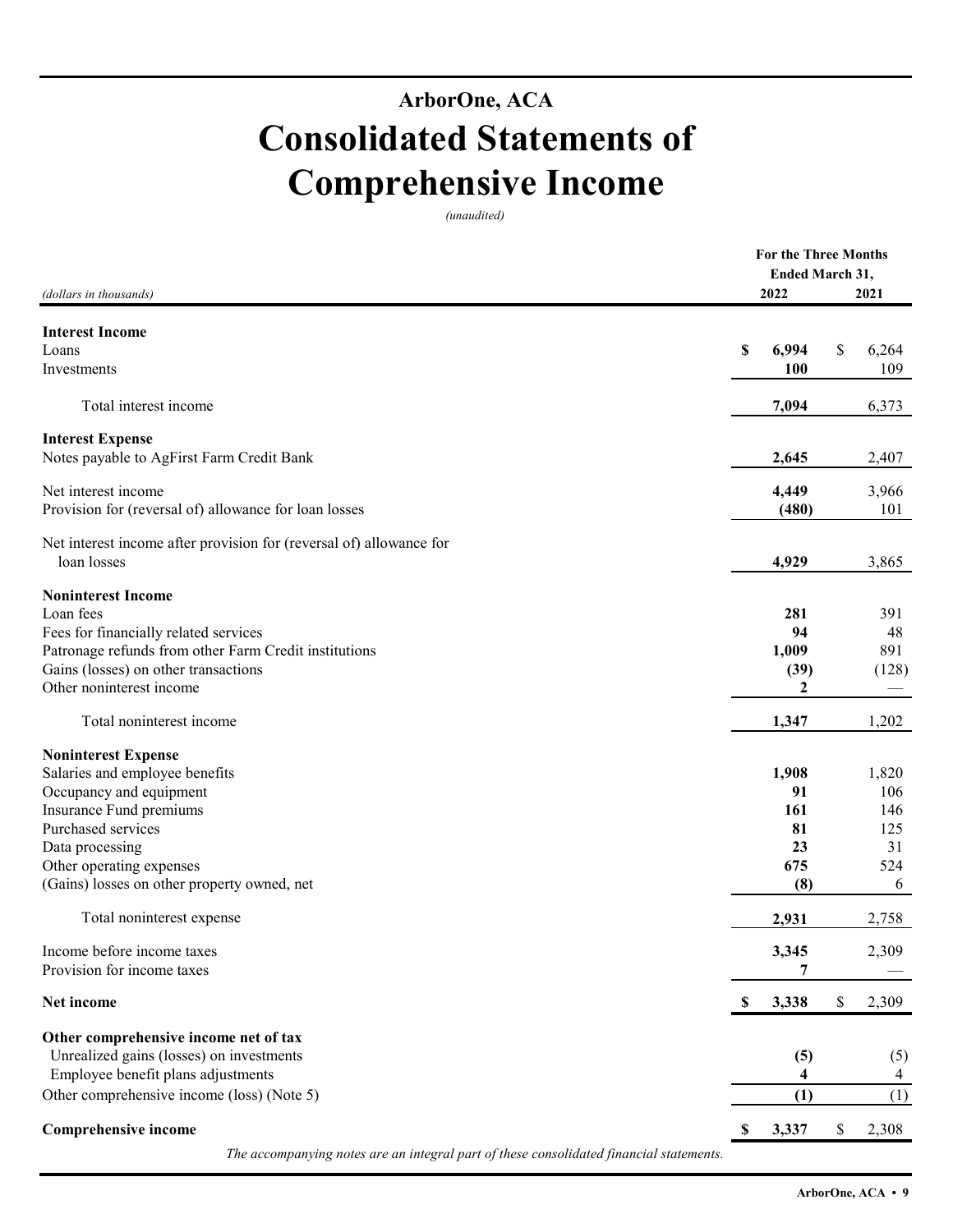### **ArborOne, ACA**

## **Consolidated Statements of Changes in Members' Equity**

*(unaudited)* 

|                                                                                                   |                                      | Capital<br><b>Stock and</b> |    | <b>Retained Earnings</b> |    |                                | Accumulated<br>Other |                           |               | <b>Total</b>     |
|---------------------------------------------------------------------------------------------------|--------------------------------------|-----------------------------|----|--------------------------|----|--------------------------------|----------------------|---------------------------|---------------|------------------|
| (dollars in thousands)                                                                            | Participation<br><b>Certificates</b> | <b>Allocated</b>            |    | <b>Unallocated</b>       |    | Comprehensive<br>Income (Loss) |                      | Members'<br><b>Equity</b> |               |                  |
| Balance at December 31, 2020<br>Comprehensive income (loss)                                       | \$                                   | 1,761                       | \$ | 63,700                   | \$ | 28,864<br>2,309                | <sup>\$</sup>        | (68)<br>(1)               | <sup>\$</sup> | 94,257<br>2,308  |
| Capital stock/participation<br>certificates issued/(retired), net                                 |                                      | 30                          |    |                          |    |                                |                      |                           |               | 30               |
| Patronage distribution adjustment                                                                 |                                      |                             |    | 155                      |    | (162)                          |                      |                           |               | (7)              |
| Balance at March 31, 2021                                                                         | S                                    | 1,791                       | S  | 63,855                   | S  | 31,011                         | \$                   | (69)                      | S             | 96,588           |
| <b>Balance at December 31, 2021</b><br>Comprehensive income (loss)<br>Capital stock/participation | \$                                   | 1,858                       | \$ | 70,277                   | S  | 29,495<br>3,338                | S                    | (65)<br>(1)               | \$.           | 101,565<br>3,337 |
| certificates issued/(retired), net<br>Patronage distribution adjustment                           |                                      | 37                          |    | 235                      |    | (235)                          |                      |                           |               | 37               |
| <b>Balance at March 31, 2022</b>                                                                  | \$                                   | 1,895                       | \$ | 70,512                   | \$ | 32,598                         | \$                   | (66)                      |               | 104,939          |

*The accompanying notes are an integral part of these consolidated financial statements.*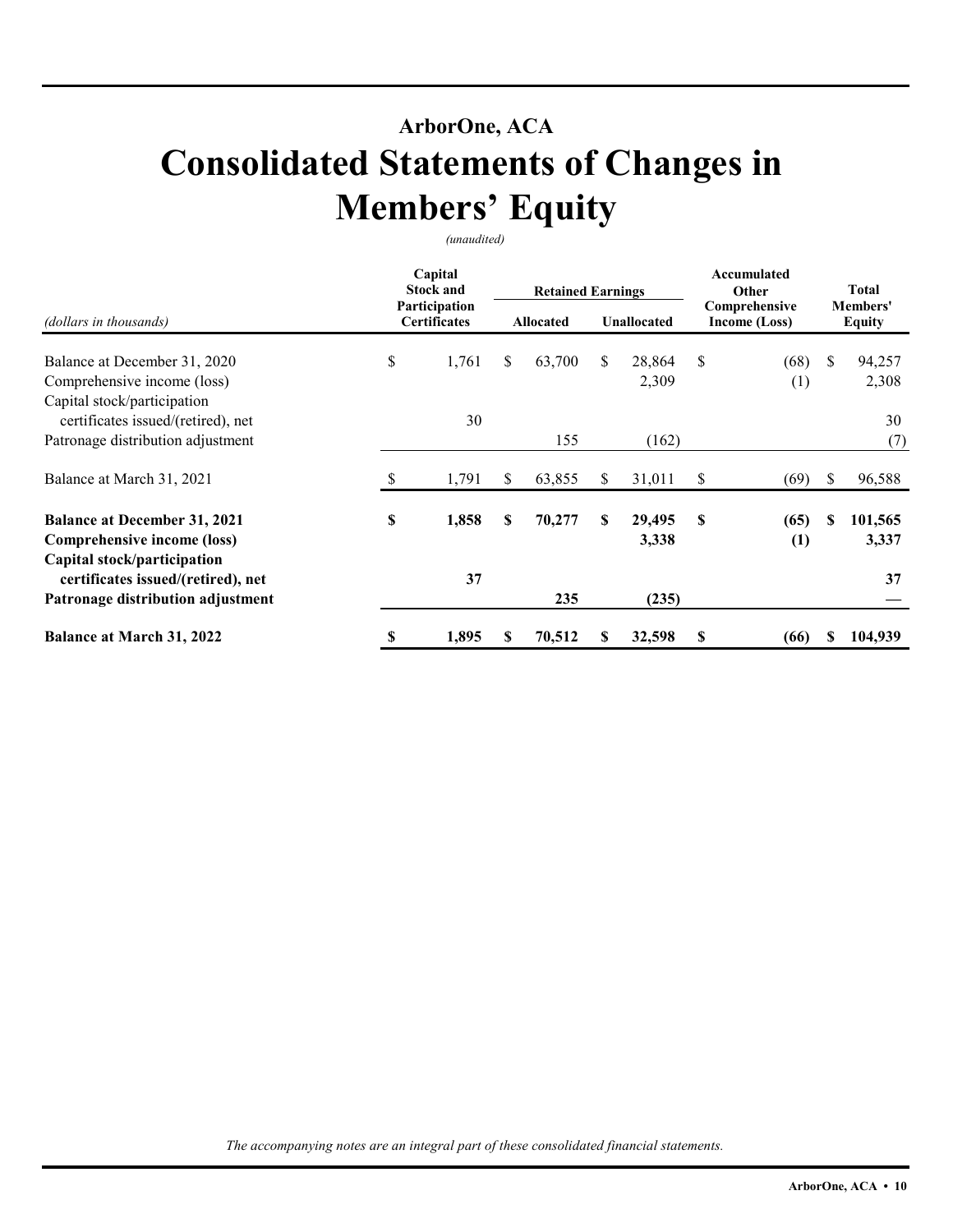### **ArborOne, ACA Notes to the Consolidated Financial Statements**

*(dollars in thousands, except as noted) (unaudited)* 

#### **Note 1 — Organization, Significant Accounting Policies, and Recently Issued Accounting Pronouncements**

#### *Organization*

The accompanying financial statements include the accounts of **ArborOne**, ACA and its Production Credit Association (PCA) and Federal Land Credit Association (FLCA) subsidiaries (collectively, the Association). A description of the organization and operations, the significant accounting policies followed, and the financial condition and results of operations for the Association as of and for the year ended December 31, 2021, are contained in the 2021 Annual Report to Shareholders. These unaudited interim consolidated financial statements should be read in conjunction with the latest Annual Report to Shareholders.

#### *Basis of Presentation*

In the opinion of management, the accompanying consolidated financial statements contain all adjustments necessary for a fair statement of results for the periods presented. These adjustments are of a normal recurring nature, unless otherwise disclosed.

Certain amounts in the prior period's consolidated financial statements have been reclassified to conform to the current period presentation. Such reclassifications had no effect on the prior period net income or total capital as previously reported.

 of those to be expected for a full year. The results of any interim period are not necessarily indicative

#### *Significant Accounting Policies*

The Association's accounting and reporting policies conform with U.S. generally accepted accounting principles (GAAP) and practices in the financial services industry. To prepare the financial statements in conformity with GAAP, management must make estimates based on assumptions about future economic and market conditions (for example, unemployment, market liquidity, real estate prices, etc.) that affect the reported amounts of assets and liabilities at the date of the financial statements, income and expenses during the reporting period, and the related disclosures. Although these estimates contemplate current conditions and expectations of change in the future, it is reasonably possible that actual conditions may be different than anticipated, which could materially affect results of operations and financial condition. **Since the Constraints Spirituan Markov (Allow Allow Allow Allow Allow Allow Allow Allow Allow Allow Allow Allow Allow Allow Allow Allow Allow Allow Allow Allow Allow Allow Allow Allow Allow Allow Allow Allow Allow Allow** 

and Allowance for Loan Losses), investment securities and Management has made significant estimates in several areas, including loans and allowance for loan losses (Note 2, *Loans* 

financial instruments (Note 6, *Fair Value Measurement*). Actual results could differ from those estimates.

For further details of significant accounting policies, see Note 2, *Summary of Significant Accounting Policies*, from the latest Annual Report.

#### *Accounting Standards Updates (ASUs) Issued During the Period and Applicable to the Association*

 Standards Board (FASB) since the most recent year-end: The following ASU was issued by the Financial Accounting

- In March 2022, the FASB issued ASU 2022-02 Financial Instruments—Credit Losses (Topic 326): Troubled Debt Restructurings and Vintage Disclosures. This Update responds to feedback received during the Post Implementation Review process conducted by the FASB related to Topic 326.
	- 1. Troubled Debt Restructurings (TDRs) by Creditors

The amendments eliminate the accounting guidance for TDRs by creditors in Subtopic 310- 40, Receivables—Troubled Debt Restructurings by Creditors, while enhancing disclosure requirements for certain loan refinancings and restructurings by creditors when a borrower is experiencing financial difficulty. Specifically, rather than applying the recognition and measurement guidance for TDRs, an entity must apply the loan refinancing and restructuring guidance in paragraphs 310-20-35-9 through 35- 11 to determine whether a modification results in a new loan or a continuation of an existing loan.

2. Vintage Disclosures—Gross Writeoffs For public business entities, the amendments in this Update require that an entity disclose current period gross writeoffs by year of origination for financing receivables and net investments in leases within the scope of Subtopic 326-20, Financial Instruments—Credit Losses— Measured at Amortized Cost.

These amendments will be implemented in conjunction with the adoption of ASU 2016-13.

#### *ASUs Pending Effective Date*

For a detailed description of the ASUs below, see the latest Annual Report.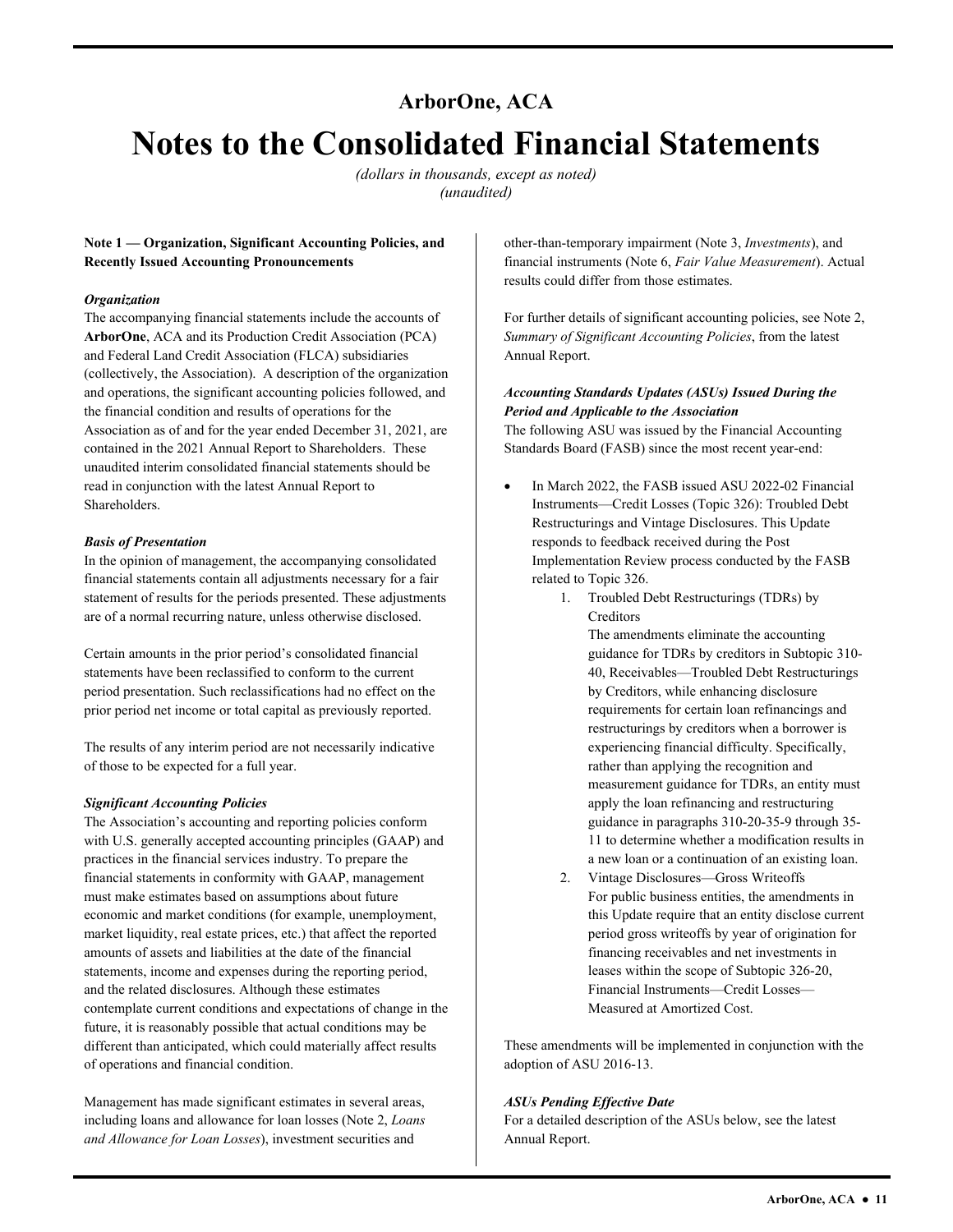Potential effects of ASUs issued in previous periods:

 In June 2016, the FASB issued ASU 2016-13 Financial Instruments—Credit Losses (Topic 326): Measurement of Credit Losses on Financial Instruments. This Update, and subsequent clarifying guidance issued, is intended to improve financial reporting by requiring timelier recording of credit losses on financial instruments. It requires an organization to measure all expected credit losses for financial assets held at the reporting date through the life of the financial instrument. Financial institutions and other organizations will use forward-looking information to estimate their credit losses. Additionally, the ASU amends the accounting for credit losses on available-for-sale debt securities and purchased financial assets with credit deterioration. For public companies that are not SEC filers, it will take effect for fiscal years beginning after December 15, 2022, and interim periods within those fiscal years. Evaluation of any possible effects the guidance may have on the statements of financial condition and results of operations is in progress.

#### *Accounting Standards Effective During the Period*

There were no changes in the accounting principles applied from the latest Annual Report.

#### **Note 2 — Loans and Allowance for Loan Losses**

 identified. See Note 3, *Loans and Allowance for Loan Losses*, The Association maintains an allowance for loan losses at a level considered adequate by management to provide for probable and estimable losses inherent in the loan portfolio as of the report date. The allowance for loan losses is increased through provisions for loan losses and loan recoveries and is decreased through loan charge-offs and allowance reversals. A review of individual loans in each respective portfolio is performed periodically to determine the appropriateness of risk ratings and to ensure loss exposure to the Association has been from the latest Annual Report for further discussion.

Credit risk arises from the potential inability of an obligor to meet its repayment obligation. The Association manages credit risk associated with lending activities through an assessment of the credit risk profile of an individual obligor. The Association sets its own underwriting standards and lending policies that provide direction to loan officers and are approved by the board of directors.

A summary of loans outstanding at period end follows:

|                                  |   | March 31, 2022 |   | <b>December 31, 2021</b> |
|----------------------------------|---|----------------|---|--------------------------|
| Real estate mortgage             | S | 338,892        | S | 334,280                  |
| Production and intermediate-term |   | 190,567        |   | 202,506                  |
| Loans to cooperatives            |   | 2,282          |   | 2,186                    |
| Processing and marketing         |   | 20.121         |   | 20,051                   |
| Farm-related business            |   | 16,716         |   | 13,126                   |
| Power and water/waste disposal   |   | 685            |   | 684                      |
| Rural residential real estate    |   | 9,857          |   | 9,348                    |
| International                    |   | 945            |   | 945                      |
| Total loans                      |   | 580,065        | S | 583,126                  |
|                                  |   |                |   |                          |

A substantial portion of the Association's lending activities is collateralized, and exposure to credit loss associated with lending activities is reduced accordingly.

The Association may purchase or sell participation interests with other parties in order to diversify risk, manage loan volume, and comply with Farm Credit Administration (FCA) regulations. The following tables present the principal balance of participation loans at periods ended:

|                                  | March 31, 2022 |                                    |  |                               |                                  |                                    |  |                               |                                   |                                    |  |                               |              |                                    |  |                               |
|----------------------------------|----------------|------------------------------------|--|-------------------------------|----------------------------------|------------------------------------|--|-------------------------------|-----------------------------------|------------------------------------|--|-------------------------------|--------------|------------------------------------|--|-------------------------------|
|                                  |                | <b>Within AgFirst District</b>     |  |                               | <b>Within Farm Credit System</b> |                                    |  |                               | <b>Outside Farm Credit System</b> |                                    |  |                               | <b>Total</b> |                                    |  |                               |
|                                  |                | <b>Participations</b><br>Purchased |  | <b>Participations</b><br>Sold |                                  | <b>Participations</b><br>Purchased |  | <b>Participations</b><br>Sold |                                   | <b>Participations</b><br>Purchased |  | <b>Participations</b><br>Sold |              | <b>Participations</b><br>Purchased |  | <b>Participations</b><br>Sold |
| Real estate mortgage             |                | 11.777                             |  | 3.901                         |                                  | $\overline{\phantom{0}}$           |  | $\overline{\phantom{m}}$      |                                   | $\overline{\phantom{a}}$           |  | -                             |              | 11.777                             |  | 3.901                         |
| Production and intermediate-term |                | 13.847                             |  | 879                           |                                  |                                    |  |                               |                                   |                                    |  |                               |              | 13.847                             |  | 879                           |
| Loans to cooperatives            |                | 2.291                              |  |                               |                                  |                                    |  |                               |                                   |                                    |  |                               |              | 2,291                              |  |                               |
| Processing and marketing         |                | 10.715                             |  | 17,367                        |                                  |                                    |  | -                             |                                   |                                    |  | -                             |              | 10.715                             |  | 17,367                        |
| Farm-related business            |                | 374                                |  | -                             |                                  |                                    |  | -                             |                                   |                                    |  | -                             |              | 374                                |  |                               |
| Power and water/waste disposal   |                | 686                                |  |                               |                                  |                                    |  |                               |                                   |                                    |  | -                             |              | 686                                |  |                               |
| International                    |                | 946                                |  | -                             |                                  |                                    |  |                               |                                   |                                    |  |                               |              | 946                                |  |                               |
| Total                            |                | 40.636                             |  | 22.147                        |                                  | $\overline{\phantom{0}}$           |  | -                             |                                   | -                                  |  | -                             |              | 40,636                             |  | 22,147                        |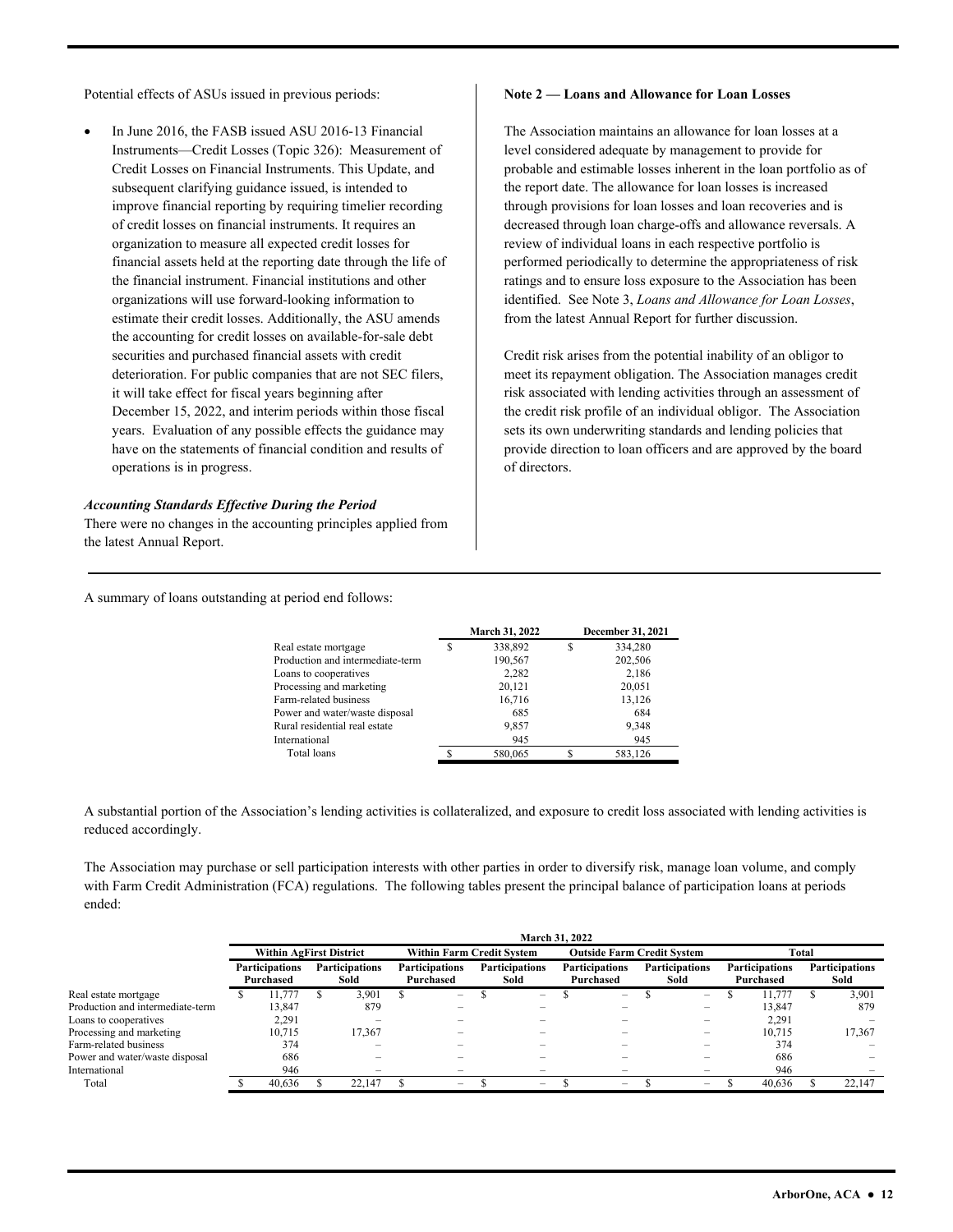|                                  | December 31, 2021 |                                    |  |                               |                                  |                                    |  |                               |                                   |                                    |  |                               |       |                                    |  |                               |
|----------------------------------|-------------------|------------------------------------|--|-------------------------------|----------------------------------|------------------------------------|--|-------------------------------|-----------------------------------|------------------------------------|--|-------------------------------|-------|------------------------------------|--|-------------------------------|
|                                  |                   | <b>Within AgFirst District</b>     |  |                               | <b>Within Farm Credit System</b> |                                    |  |                               | <b>Outside Farm Credit System</b> |                                    |  |                               | Total |                                    |  |                               |
|                                  |                   | <b>Participations</b><br>Purchased |  | <b>Participations</b><br>Sold |                                  | <b>Participations</b><br>Purchased |  | <b>Participations</b><br>Sold |                                   | <b>Participations</b><br>Purchased |  | <b>Participations</b><br>Sold |       | <b>Participations</b><br>Purchased |  | <b>Participations</b><br>Sold |
| Real estate mortgage             |                   | 12.379                             |  | 4.413                         |                                  | -                                  |  | -                             |                                   | -                                  |  | -                             |       | 12.379                             |  | 4.413                         |
| Production and intermediate-term |                   | 13.527                             |  | 1,538                         |                                  | -                                  |  | -                             |                                   |                                    |  | -                             |       | 13.527                             |  | 1,538                         |
| Loans to cooperatives            |                   | 2.195                              |  | -                             |                                  |                                    |  |                               |                                   |                                    |  | -                             |       | 2.195                              |  |                               |
| Processing and marketing         |                   | 11.410                             |  | 14.212                        |                                  |                                    |  |                               |                                   |                                    |  |                               |       | 11.410                             |  | 14,212                        |
| Farm-related business            |                   | 386                                |  |                               |                                  |                                    |  |                               |                                   |                                    |  |                               |       | 386                                |  |                               |
| Power and water/waste disposal   |                   | 686                                |  |                               |                                  |                                    |  |                               |                                   |                                    |  |                               |       | 686                                |  |                               |
| International                    |                   | 946                                |  | $\overline{\phantom{0}}$      |                                  |                                    |  |                               |                                   |                                    |  |                               |       | 946                                |  |                               |
| Total                            |                   | 41.529                             |  | 20.163                        |                                  | -                                  |  | -                             |                                   | -                                  |  | -                             |       | 41.529                             |  | 20.163                        |

The recorded investment in a receivable is the face amount increased or decreased by applicable accrued interest, unamortized premium, discount, finance charges, or acquisition costs and may also reflect a previous direct write-down of the investment.

 of the recorded investment of total loans by loan type as of: The following table shows the recorded investment of loans, classified under the FCA Uniform Loan Classification System, as a percentage

|                                                                                             | March 31, 2022                      | December 31, 2021                   |                                                                                          | March 31, 2022                      | December 31, 2021                 |
|---------------------------------------------------------------------------------------------|-------------------------------------|-------------------------------------|------------------------------------------------------------------------------------------|-------------------------------------|-----------------------------------|
| Real estate mortgage:<br>Acceptable<br><b>OAEM</b><br>Substandard/doubtful/loss             | 93.57%<br>4.40<br>2.03              | 93.80%<br>3.94<br>2.26              | Power and water/waste disposal<br>Acceptable<br><b>OAEM</b><br>Substandard/doubtful/loss | 100.00%<br>$\overline{\phantom{0}}$ | 100.00%                           |
|                                                                                             | 100.00%                             | 100.00%                             |                                                                                          | 100.00%                             | 100.00%                           |
| Production and intermediate-term:<br>Acceptable<br><b>OAEM</b><br>Substandard/doubtful/loss | 90.32%<br>6.53<br>3.15<br>100.00%   | 88.22%<br>7.04<br>4.74<br>100.00%   | Rural residential real estate:<br>Acceptable<br><b>OAEM</b><br>Substandard/doubtful/loss | 95.34%<br>2.60<br>2.06              | 95.00%<br>2.77<br>2.23            |
| <b>Loans to cooperatives:</b><br>Acceptable<br><b>OAEM</b><br>Substandard/doubtful/loss     | 100.00%<br>100.00%                  | 100.00%<br>100.00%                  | International:<br>Acceptable<br><b>OAEM</b><br>Substandard/doubtful/loss                 | 100.00%<br>100.00%<br>100.00%       | 100.00%<br>100.00%<br>100.00%     |
| Processing and marketing:<br>Acceptable<br><b>OAEM</b><br>Substandard/doubtful/loss         | 100.00%<br>100.00%                  | 100.00%<br>100.00%                  | <b>Total loans:</b><br>Acceptable<br><b>OAEM</b><br>Substandard/doubtful/loss            | 92.21%<br>5.22<br>2.57<br>100.00%   | 91.41%<br>5.16<br>3.43<br>100.00% |
| <b>Farm-related business:</b><br>Acceptable<br><b>OAEM</b><br>Substandard/doubtful/loss     | 73.10%<br>16.09<br>10.81<br>100.00% | 61.66%<br>17.95<br>20.39<br>100.00% |                                                                                          |                                     |                                   |

The following tables provide an aging analysis of the recorded investment of past due loans as of:

|                                  |   |                                   |     |                                    |   | March 31, 2022           |   |                                                                       |                    |         |  |
|----------------------------------|---|-----------------------------------|-----|------------------------------------|---|--------------------------|---|-----------------------------------------------------------------------|--------------------|---------|--|
|                                  |   | 30 Through<br>89 Days Past<br>Due |     | 90 Days or More<br><b>Past Due</b> |   | <b>Total Past</b><br>Due |   | <b>Not Past Due or</b><br><b>Less Than 30</b><br><b>Days Past Due</b> | <b>Total Loans</b> |         |  |
| Real estate mortgage             | S | 356                               | \$. | 1.446                              | S | 1,802                    | S | 340,572                                                               | S                  | 342,374 |  |
| Production and intermediate-term |   | 32                                |     | 3,656                              |   | 3,688                    |   | 189,389                                                               |                    | 193,077 |  |
| Loans to cooperatives            |   |                                   |     |                                    |   |                          |   | 2.283                                                                 |                    | 2,283   |  |
| Processing and marketing         |   |                                   |     |                                    |   |                          |   | 20,204                                                                |                    | 20,204  |  |
| Farm-related business            |   | 28                                |     | 1.121                              |   | 1.149                    |   | 15,656                                                                |                    | 16,805  |  |
| Power and water/waste disposal   |   |                                   |     |                                    |   |                          |   | 686                                                                   |                    | 686     |  |
| Rural residential real estate    |   | 145                               |     |                                    |   | 145                      |   | 9.745                                                                 |                    | 9,890   |  |
| International                    |   |                                   |     |                                    |   |                          |   | 946                                                                   |                    | 946     |  |
| Total                            |   | 561                               | ς   | 6.223                              |   | 6.784                    |   | 579.481                                                               |                    | 586,265 |  |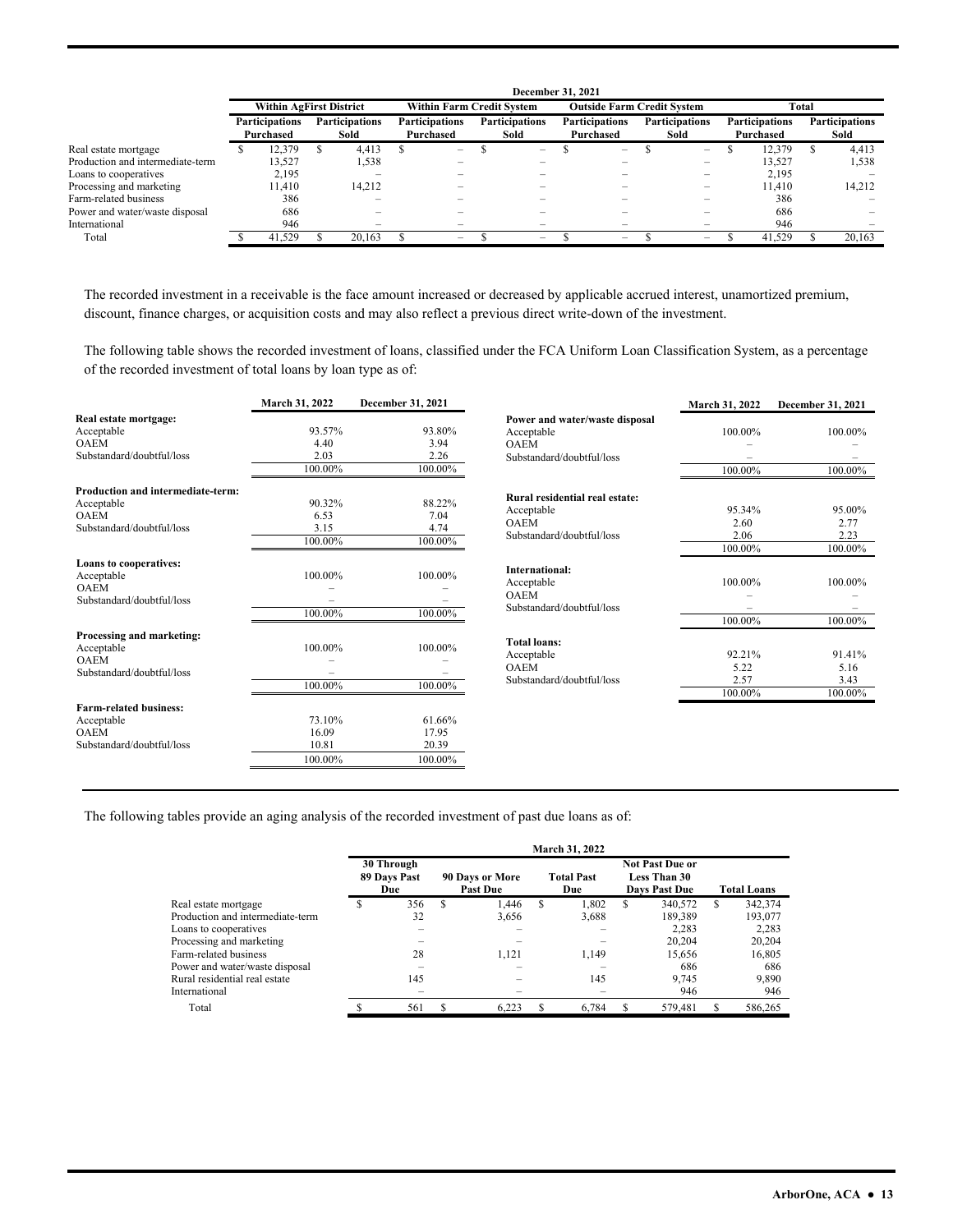|                                  |                                   |               |                                    |   | December 31, 2021        |   |                                                                |     |                    |
|----------------------------------|-----------------------------------|---------------|------------------------------------|---|--------------------------|---|----------------------------------------------------------------|-----|--------------------|
|                                  | 30 Through<br>89 Days Past<br>Due |               | 90 Days or More<br><b>Past Due</b> |   | <b>Total Past</b><br>Due |   | <b>Not Past Due or</b><br>Less Than 30<br><b>Days Past Due</b> |     | <b>Total Loans</b> |
| Real estate mortgage             | 359                               | <sup>\$</sup> | 1.366                              | S | 1.725                    | S | 336,687                                                        | \$. | 338.412            |
| Production and intermediate-term | 733                               |               | 3.230                              |   | 3,963                    |   | 202.233                                                        |     | 206,196            |
| Loans to cooperatives            |                                   |               |                                    |   |                          |   | 2.187                                                          |     | 2.187              |
| Processing and marketing         |                                   |               |                                    |   |                          |   | 20.142                                                         |     | 20,142             |
| Farm-related business            | 79                                |               | 1.253                              |   | 1,332                    |   | 11,887                                                         |     | 13.219             |
| Power and water/waste disposal   |                                   |               |                                    |   |                          |   | 685                                                            |     | 685                |
| Rural residential real estate    | 53                                |               |                                    |   | 53                       |   | 9.321                                                          |     | 9.374              |
| International                    |                                   |               |                                    |   |                          |   | 946                                                            |     | 946                |
| Total                            | 1.224                             |               | 5.849                              |   | 7.073                    |   | 584,088                                                        | S   | 591,161            |

Nonperforming assets (including related accrued interest as applicable) and related credit quality statistics at period end were as follows:

|                                                                             |   | March 31, 2022  |   | December 31, 2021 |
|-----------------------------------------------------------------------------|---|-----------------|---|-------------------|
| <b>Nonaccrual loans:</b>                                                    |   |                 |   |                   |
| Real estate mortgage                                                        | S | 5,338           | S | 4,382             |
| Production and intermediate-term                                            |   | 4,854           |   | 5,225             |
| Farm-related business                                                       |   | 1,227           |   | 1,584             |
| Rural residential real estate                                               |   | 204             |   | 209               |
| Total                                                                       |   | 11,623          | S | 11,400            |
| <b>Accruing restructured loans:</b>                                         |   |                 |   |                   |
| Real estate mortgage                                                        | S | 6,041           | S | 5,979             |
| Production and intermediate-term                                            |   | 1,074           |   | 2,270             |
| Total                                                                       |   | 7,115           | S | 8,249             |
| Accruing loans 90 days or more past due:                                    |   |                 |   |                   |
| Total                                                                       |   |                 |   |                   |
| Total nonperforming loans                                                   | S | 18,738          | S | 19,649            |
| Other property owned                                                        |   | 195             |   | 195               |
| Total nonperforming assets                                                  |   | 18,933          | S | 19,844            |
| Nonaccrual loans as a percentage of total loans                             |   | 2.00%           |   | 1.95%             |
| Nonperforming assets as a percentage of total loans                         |   |                 |   |                   |
| and other property owned<br>Nonperforming assets as a percentage of capital |   | 3.26%<br>18.04% |   | 3.40%<br>19.54%   |

The following table presents information related to the recorded investment of impaired loans at period end. Impaired loans are loans for which it is probable that all principal and interest will not be collected according to the contractual terms of the loan.

|                                      |   | March 31, 2022 | <b>December 31, 2021</b> |
|--------------------------------------|---|----------------|--------------------------|
| Impaired nonaccrual loans:           |   |                |                          |
| Current as to principal and interest | S | 5,206          | 4,837                    |
| Past due                             |   | 6,417          | 6,563                    |
| Total                                |   | 11,623         | 11,400                   |
| <b>Impaired accrual loans:</b>       |   |                |                          |
| Restructured                         |   | 7.115          | 8.249                    |
| 90 days or more past due             |   |                |                          |
| Total                                |   | 7.115          | 8.249                    |
| Total impaired loans                 |   | 18,738         | 19,649                   |
| Additional commitments to lend       |   | 179            | 33                       |
|                                      |   |                |                          |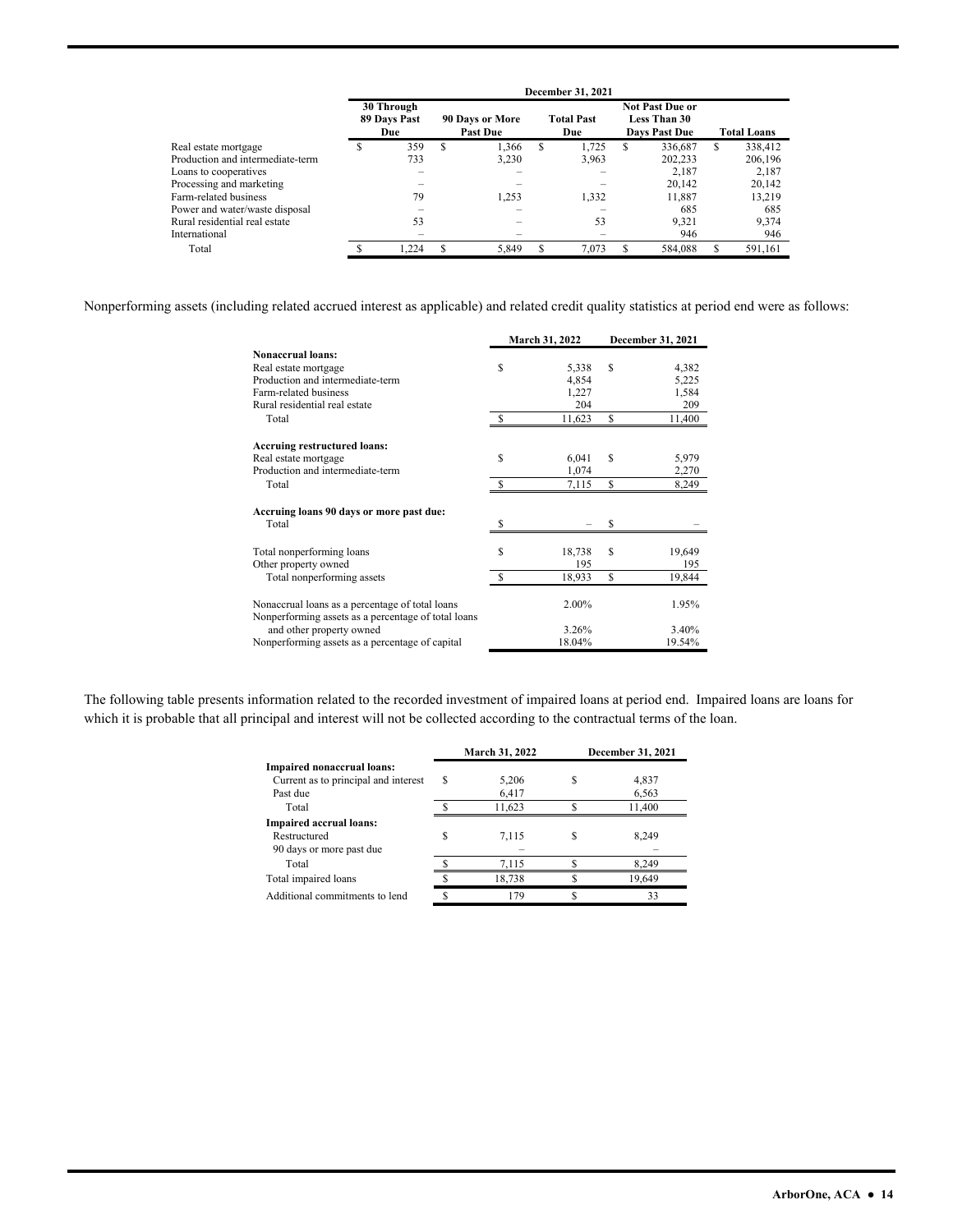The following tables present additional impaired loan information at period end. Unpaid principal balance represents the contractual principal balance of the loan.

|                                              |               |                               |    | March 31, 2022                        |    |                             | Three Months Ended March 31, 2022 |                              |                                                                  |     |  |  |
|----------------------------------------------|---------------|-------------------------------|----|---------------------------------------|----|-----------------------------|-----------------------------------|------------------------------|------------------------------------------------------------------|-----|--|--|
| <b>Impaired loans:</b>                       |               | Recorded<br><b>Investment</b> |    | Unpaid<br>Principal<br><b>Balance</b> |    | Related<br><b>Allowance</b> |                                   | Average<br>Impaired<br>Loans | <b>Interest Income</b><br>Recognized on<br><b>Impaired Loans</b> |     |  |  |
| With a related allowance for credit losses:  |               |                               |    |                                       |    |                             |                                   |                              |                                                                  |     |  |  |
| Real estate mortgage                         | S             | 5,851                         | S  | 5,809                                 | S  | 1,206                       | S                                 | 5,855                        | S                                                                | 168 |  |  |
| Production and intermediate-term             |               | 2,600                         |    | 3,222                                 |    | 529                         |                                   | 2,601                        |                                                                  | 74  |  |  |
| Farm-related business                        |               | 1,099                         |    | 1.082                                 |    | 336                         |                                   | 1,100                        |                                                                  | 31  |  |  |
| Rural residential real estate                |               | 204                           |    | 214                                   |    | 64                          |                                   | 204                          |                                                                  | 6   |  |  |
| Total                                        |               | 9,754                         | S. | 10,327                                | S. | 2,135                       | \$                                | 9,760                        | S                                                                | 279 |  |  |
| With no related allowance for credit losses: |               |                               |    |                                       |    |                             |                                   |                              |                                                                  |     |  |  |
| Real estate mortgage                         | S             | 5,528                         | S  | 6,222                                 | S  |                             | \$                                | 5,531                        | S                                                                | 158 |  |  |
| Production and intermediate-term             |               | 3,328                         |    | 8,950                                 |    |                             |                                   | 3,331                        |                                                                  | 96  |  |  |
| Farm-related business                        |               | 128                           |    | 1,077                                 |    | -                           |                                   | 128                          |                                                                  | 4   |  |  |
| Total                                        |               | 8,984                         | S  | 16,249                                | S  | $\overline{\phantom{0}}$    | \$                                | 8,990                        | S                                                                | 258 |  |  |
| <b>Total impaired loans:</b>                 |               |                               |    |                                       |    |                             |                                   |                              |                                                                  |     |  |  |
| Real estate mortgage                         | S             | 11.379                        | S  | 12.031                                | S  | 1.206                       | \$                                | 11.386                       | S                                                                | 326 |  |  |
| Production and intermediate-term             |               | 5,928                         |    | 12,172                                |    | 529                         |                                   | 5.932                        |                                                                  | 170 |  |  |
| Farm-related business                        |               | 1,227                         |    | 2,159                                 |    | 336                         |                                   | 1,228                        |                                                                  | 35  |  |  |
| Rural residential real estate                |               | 204                           |    | 214                                   |    | 64                          |                                   | 204                          |                                                                  | 6   |  |  |
| Total                                        | <sup>\$</sup> | 18,738                        | S  | 26,576                                | S  | 2.135                       | \$                                | 18,750                       | S                                                                | 537 |  |  |

|                                              |                        |        |                                       | December 31, 2021 |    |                             | Year Ended December 31, 2021 |        |                                                                  |       |  |
|----------------------------------------------|------------------------|--------|---------------------------------------|-------------------|----|-----------------------------|------------------------------|--------|------------------------------------------------------------------|-------|--|
| <b>Impaired loans:</b>                       | Recorded<br>Investment |        | Unpaid<br>Principal<br><b>Balance</b> |                   |    | Related<br><b>Allowance</b> | Average<br>Impaired<br>Loans |        | <b>Interest Income</b><br>Recognized on<br><b>Impaired Loans</b> |       |  |
| With a related allowance for credit losses:  |                        |        |                                       |                   |    |                             |                              |        |                                                                  |       |  |
| Real estate mortgage                         | \$                     | 5,556  | S                                     | 5,566             | S. | 806                         | \$                           | 5,216  | S                                                                | 431   |  |
| Production and intermediate-term             |                        | 2,196  |                                       | 2.444             |    | 537                         |                              | 2,062  |                                                                  | 170   |  |
| Farm-related business                        |                        | 1,314  |                                       | 1,296             |    | 407                         |                              | 1,233  |                                                                  | 102   |  |
| Rural residential real estate                |                        | 209    |                                       | 216               |    | 73                          |                              | 197    |                                                                  | 16    |  |
| Total                                        |                        | 9,275  | S                                     | 9,522             |    | 1,823                       | \$                           | 8,708  |                                                                  | 719   |  |
| With no related allowance for credit losses: |                        |        |                                       |                   |    |                             |                              |        |                                                                  |       |  |
| Real estate mortgage                         | S                      | 4.805  | S                                     | 5,728             | S. |                             | \$                           | 4,511  | \$.                                                              | 372   |  |
| Production and intermediate-term             |                        | 5,299  |                                       | 11,132            |    |                             |                              | 4,974  |                                                                  | 411   |  |
| Farm-related business                        |                        | 270    |                                       | 1,196             |    |                             |                              | 254    |                                                                  | 21    |  |
| Total                                        | \$.                    | 10,374 | S.                                    | 18,056            | \$ |                             | S                            | 9,739  | S                                                                | 804   |  |
| <b>Total impaired loans:</b>                 |                        |        |                                       |                   |    |                             |                              |        |                                                                  |       |  |
| Real estate mortgage                         | S                      | 10.361 | S                                     | 11,294            | S  | 806                         | \$                           | 9,727  | S                                                                | 803   |  |
| Production and intermediate-term             |                        | 7,495  |                                       | 13,576            |    | 537                         |                              | 7,036  |                                                                  | 581   |  |
| Farm-related business                        |                        | 1,584  |                                       | 2,492             |    | 407                         |                              | 1,487  |                                                                  | 123   |  |
| Rural residential real estate                |                        | 209    |                                       | 216               |    | 73                          |                              | 197    | \$                                                               | 16    |  |
| Total                                        | \$.                    | 19,649 | S                                     | 27,578            | \$ | 1,823                       | \$                           | 18,447 |                                                                  | 1,523 |  |

l,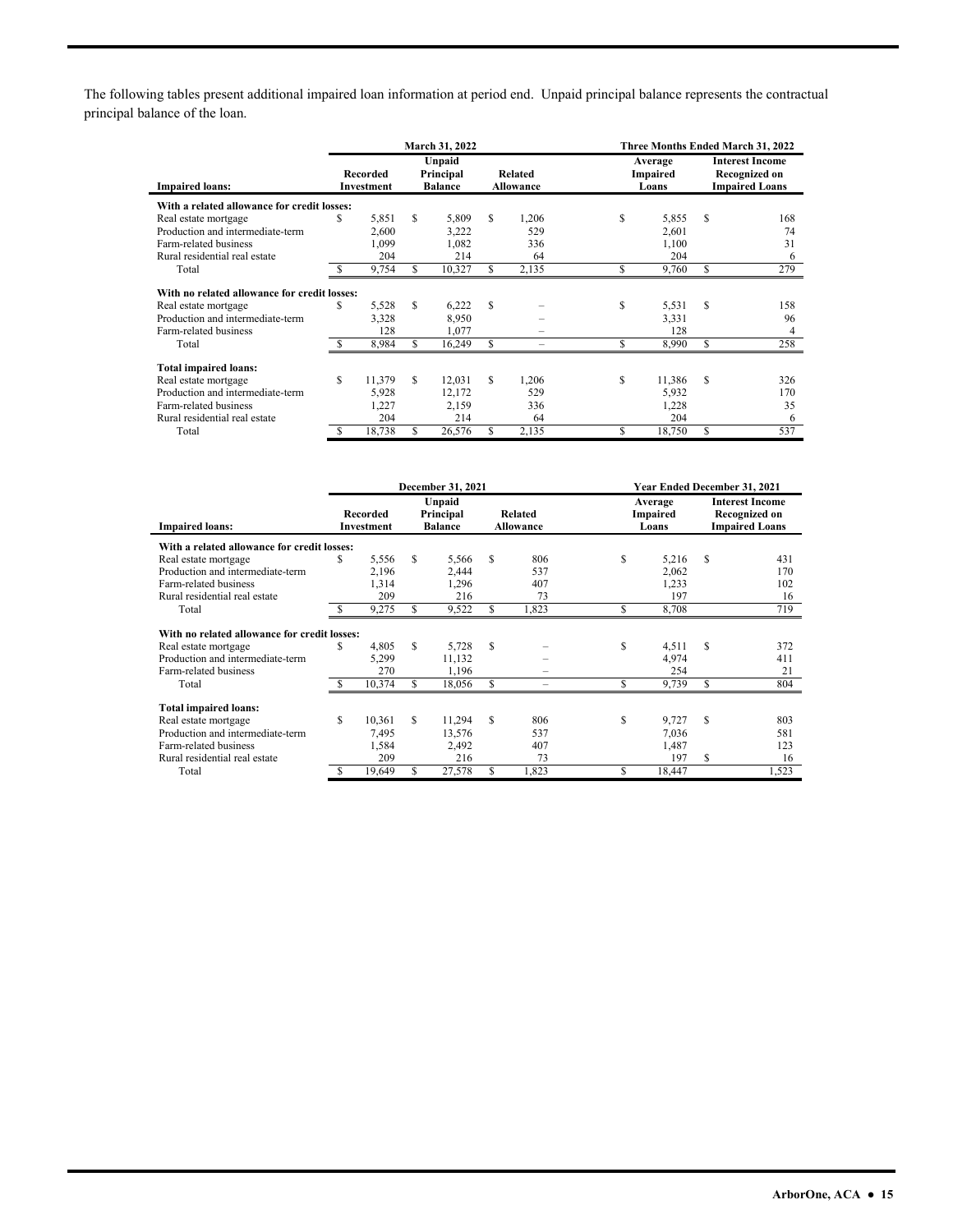A summary of changes in the allowance for loan losses and recorded investment in loans for each reporting period follows:

|                                                        |               | <b>Real Estate</b><br>Mortgage |               | <b>Production and</b><br><b>Intermediate-</b><br>term |              | Agribusiness*            |               | Power and<br>Water/Waste<br><b>Disposal</b> |              | Rural<br><b>Residential</b><br><b>Real Estate</b> |    | International |               | Total   |
|--------------------------------------------------------|---------------|--------------------------------|---------------|-------------------------------------------------------|--------------|--------------------------|---------------|---------------------------------------------|--------------|---------------------------------------------------|----|---------------|---------------|---------|
| Activity related to the allowance for credit losses:   |               |                                |               |                                                       |              |                          |               |                                             |              |                                                   |    |               |               |         |
| Balance at December 31, 2021                           | S.            | 3,929                          | \$            | 7,599                                                 | S            | 1.388                    | S             | 5                                           | S            | 110                                               | S  | 6             | S             | 13.037  |
| Charge-offs                                            |               | (33)                           |               |                                                       |              |                          |               |                                             |              |                                                   |    |               |               | (33)    |
| Recoveries                                             |               |                                |               | 8                                                     |              | 9                        |               |                                             |              |                                                   |    |               |               | 17      |
| Provision for loan losses                              |               | 363                            |               | (712)                                                 |              | (133)                    |               |                                             |              | 2                                                 |    |               |               | (480)   |
| Balance at March 31, 2022                              | S             | 4.259                          | $\mathbb{S}$  | 6.895                                                 | S            | 1.264                    | <sup>\$</sup> | 5                                           | S            | 112                                               | S  | 6             | S             | 12,541  |
| Balance at December 31, 2020                           | \$.           | 3,115                          | S             | 7,427                                                 | S            | 1,178                    | S             | 38                                          | S            | 26                                                | S  | 6             | <b>S</b>      | 11,790  |
| Charge-offs                                            |               | (23)                           |               | (284)                                                 |              | (586)                    |               |                                             |              |                                                   |    |               |               | (893)   |
| Recoveries                                             |               |                                |               | 51                                                    |              | $\overline{\phantom{0}}$ |               |                                             |              |                                                   |    |               |               | 51      |
| Provision for loan losses                              |               | 111                            |               | (203)                                                 |              | 231                      |               | (38)                                        |              |                                                   |    |               |               | 101     |
| Balance at March 31, 2021                              | S             | 3.203                          | S             | 6.991                                                 | S            | 823                      | S             | $\overline{\phantom{m}}$                    | S            | 26                                                | \$ | 6             | <sup>\$</sup> | 11.049  |
| Allowance on loans evaluated for impairment:           |               |                                |               |                                                       |              |                          |               |                                             |              |                                                   |    |               |               |         |
| Individually                                           | S             | 1,206                          | \$            | 529                                                   | S            | 336                      | S             |                                             | S            | 64                                                | S  |               | S             | 2.135   |
| Collectively                                           |               | 3.053                          |               | 6,366                                                 |              | 928                      |               | 5                                           |              | 48                                                |    | 6             |               | 10,406  |
| Balance at March 31, 2022                              | <sup>\$</sup> | 4,259                          | \$            | 6,895                                                 | $\mathbb{S}$ | 1,264                    | <sup>\$</sup> | 5                                           | S            | 112                                               | \$ | 6             | <sup>\$</sup> | 12,541  |
| Individually                                           | S             | 806                            | S             | 537                                                   | \$           | 407                      | S             |                                             | \$           | 73                                                | \$ |               | S             | 1.823   |
| Collectively                                           |               | 3,123                          |               | 7,062                                                 |              | 981                      |               | 5                                           |              | 37                                                |    | 6             |               | 11,214  |
| Balance at December 31, 2021                           | \$            | 3,929                          | S             | 7,599                                                 | S            | 1.388                    | S             | 5                                           | $\mathbb{S}$ | 110                                               | \$ | 6             | $\mathcal{S}$ | 13.037  |
| Recorded investment in loans evaluated for impairment: |               |                                |               |                                                       |              |                          |               |                                             |              |                                                   |    |               |               |         |
| Individually                                           | \$.           | 11,379                         | \$            | 5,928                                                 | \$           | 1,227                    | \$            |                                             | S            | 204                                               | \$ |               | S             | 18,738  |
| Collectively                                           |               | 330,995                        |               | 187,149                                               |              | 38,065                   |               | 686                                         |              | 9,686                                             |    | 946           |               | 567,527 |
| Balance at March 31, 2022                              | S             | 342,374                        | <sup>\$</sup> | 193,077                                               | \$           | 39,292                   | \$            | 686                                         | S            | 9,890                                             | \$ | 946           | S             | 586,265 |
| Individually                                           | \$.           | 10,361                         | \$            | 7,495                                                 | \$           | 1,584                    | S             | $\overline{\phantom{m}}$                    | \$           | 209                                               | S  |               | S             | 19,649  |
| Collectively                                           |               | 328,051                        |               | 198.701                                               |              | 33,964                   |               | 685                                         |              | 9.165                                             |    | 946           |               | 571,512 |
| Balance at December 31, 2021                           | \$.           | 338,412                        | $\mathbb{S}$  | 206.196                                               | \$           | 35,548                   | $\mathbb{S}$  | 685                                         | \$           | 9.374                                             | \$ | 946           | \$.           | 591.161 |

*\*Includes the loan types: Loans to cooperatives, Processing and marketing, and Farm-related business.* 

A restructuring of a debt constitutes a troubled debt restructuring (TDR) if the creditor for economic or legal reasons related to the debtor's financial difficulties grants a concession to the debtor that it would not otherwise consider. The following tables present additional information about pre-modification and post-modification outstanding recorded investment and the effects of the modifications that occurred during the periods presented. There were no new TDRs which occurred during the three months ended March 31, 2022.

|                                        | Three Months Ended March 31, 2021 |                                |  |                          |  |                          |  |       |                    |  |  |
|----------------------------------------|-----------------------------------|--------------------------------|--|--------------------------|--|--------------------------|--|-------|--------------------|--|--|
| <b>Outstanding Recorded Investment</b> |                                   | <b>Interest</b><br>Concessions |  | Principal<br>Concessions |  | Other<br>Concessions     |  | Total | <b>Charge-offs</b> |  |  |
| Pre-modification:                      |                                   |                                |  |                          |  |                          |  |       |                    |  |  |
| Farm-related business                  |                                   | 303                            |  | $\overline{\phantom{0}}$ |  | $\overline{\phantom{a}}$ |  | 303   |                    |  |  |
| Total                                  |                                   | 303                            |  | $\overline{\phantom{m}}$ |  | $\overline{\phantom{0}}$ |  | 303   |                    |  |  |
| <b>Post-modification:</b>              |                                   |                                |  |                          |  |                          |  |       |                    |  |  |
| Farm-related business                  |                                   | 303                            |  | $\overline{\phantom{0}}$ |  |                          |  | 303   |                    |  |  |
| Total                                  |                                   | 303                            |  | $\overline{\phantom{0}}$ |  | $-$                      |  | 303   |                    |  |  |

 Interest concessions may include interest forgiveness and interest deferment. Principal concessions may include principal forgiveness, principal deferment, and maturity extension. Other concessions may include additional compensation received which might be in the form of cash or other assets.

There were no TDRs that occurred during the previous twelve months and for which there was a subsequent payment default during the period. Payment default is defined as a payment that was thirty days or more past due.

 included as impaired loans in the impaired loan table: The following table provides information at period end on outstanding loans restructured in troubled debt restructurings. These loans are

|                                  |                       | <b>Total TDRs</b> |                          | <b>Nonaccrual TDRs</b> |                       |  |                          |  |
|----------------------------------|-----------------------|-------------------|--------------------------|------------------------|-----------------------|--|--------------------------|--|
|                                  | <b>March 31, 2022</b> |                   | <b>December 31, 2021</b> |                        | <b>March 31, 2022</b> |  | <b>December 31, 2021</b> |  |
| Real estate mortgage             | 6.231                 |                   | 6.169                    |                        | 190                   |  | 190                      |  |
| Production and intermediate-term | 1,668                 |                   | 2.901                    |                        | 594                   |  | 631                      |  |
| Farm-related business            | 110                   |                   | 127                      |                        | 110                   |  | 127                      |  |
| Total loans                      | 8.009                 |                   | 9.197                    |                        | 894                   |  | 948                      |  |
| Additional commitments to lend   |                       |                   |                          |                        |                       |  |                          |  |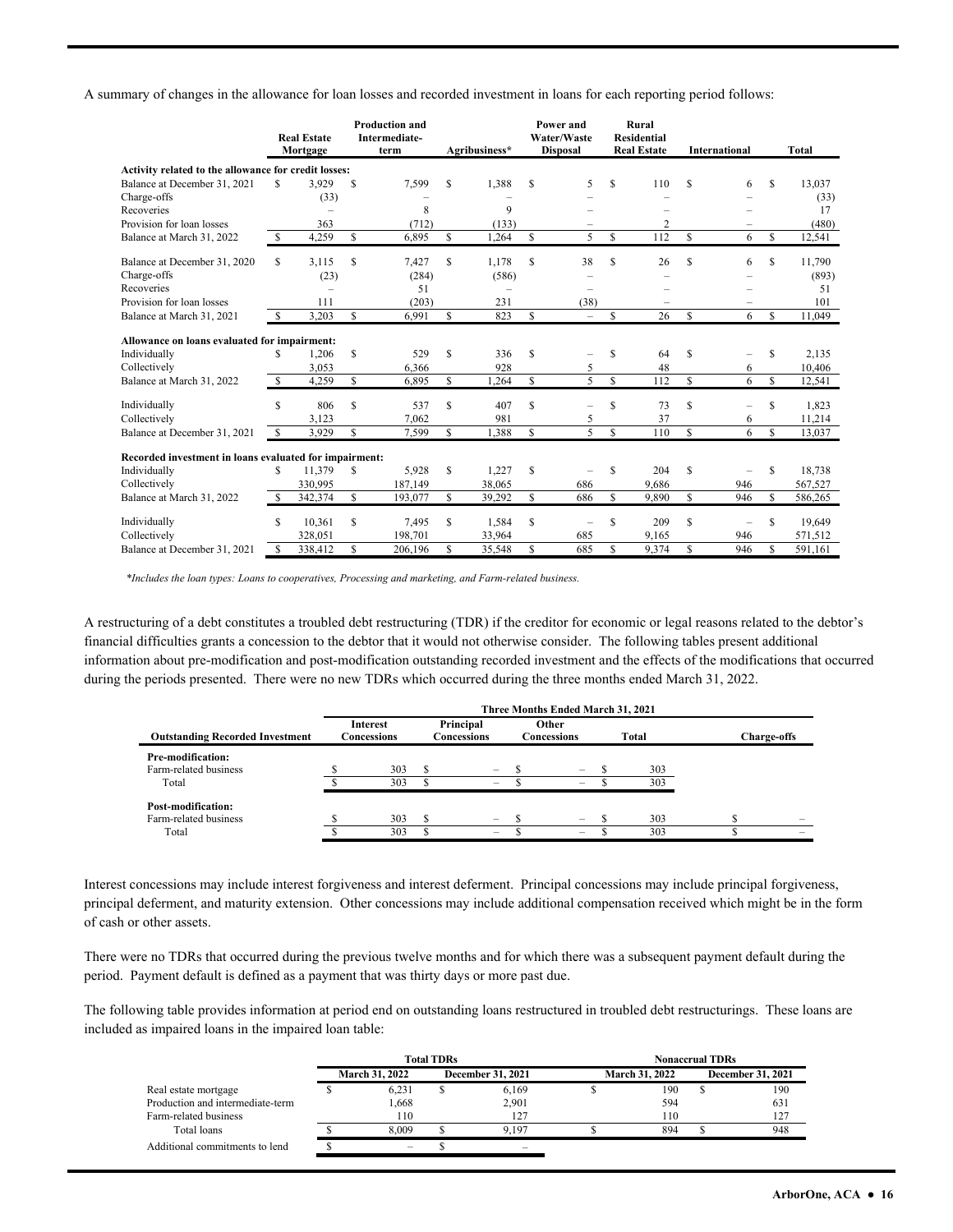#### **Note 3 — Investments**

#### *Investments in Debt Securities*

 institutions to provide notification to FCA when a security The Association's investments consist primarily of Rural America Bonds (RABs), which are private placement securities purchased under the Mission Related Investment (MRI) program approved by the FCA. In its Conditions of Approval for the program, the FCA generally considers a RAB ineligible if its investment rating, based on the internal 14-point risk rating scale used to also grade loans, falls below 9 and requires System becomes ineligible. Any other bonds purchased under the MRI program, approved on a case-by-case basis by FCA, may have different eligibility requirements. At March 31, 2022, the Association held no RABs whose credit quality had deteriorated beyond the program limits.

A summary of the amortized cost and fair value of investment securities held-to-maturity follows:

|                                                                                                                |                   |   |                                            |   | <b>March 31, 2022</b>                       |               |               |       |
|----------------------------------------------------------------------------------------------------------------|-------------------|---|--------------------------------------------|---|---------------------------------------------|---------------|---------------|-------|
| <b>Gross</b><br><b>Gross</b><br><b>Unrealized</b><br>Amortized<br><b>Unrealized</b><br>Gains<br>Cost<br>Losses |                   |   |                                            |   |                                             | Fair<br>Value | Yield         |       |
| <b>S</b>                                                                                                       | 7,588             | S | 249                                        | S | (6)                                         | S             | 7,831         | 5.78% |
|                                                                                                                |                   |   |                                            |   |                                             |               |               |       |
|                                                                                                                |                   |   |                                            |   | December 31, 2021                           |               |               |       |
|                                                                                                                | Amortized<br>Cost |   | <b>Gross</b><br><b>Unrealized</b><br>Gains |   | Gross<br><b>Unrealized</b><br><b>Losses</b> |               | Fair<br>Value | Yield |

A summary of the contractual maturity, amortized cost and estimated fair value of investment securities follows:

|                                    |                   | <b>March 31, 2022</b>        |       |
|------------------------------------|-------------------|------------------------------|-------|
|                                    | Amortized<br>Cost | Weighted<br>Average<br>Yield |       |
| In one year or less                |                   |                              | $-$ % |
| After one year through five years  |                   |                              |       |
| After five years through ten years |                   |                              |       |
| After ten years                    | 7.588             | 7,831                        | 5.78  |
| Total                              | 7.588             | 7.831                        | 5.78% |

All of these investments have contractual maturities in excess of ten years. However, expected maturities for these types of securities can differ from contractual maturities because borrowers may have the right to prepay obligations with or without prepayment penalties.

 first identified. There were no investments that were in a An investment is considered impaired if its fair value is less than its cost. The following table shows the fair value and gross unrealized losses for investments that were in a continuous unrealized loss position aggregated by investment category at each reporting period. A continuous unrealized loss position for an investment is measured from the date the impairment was continuous unrealized loss position at December 31, 2021.

|      |               |                                    | <b>March 31, 2022</b> |                                    |
|------|---------------|------------------------------------|-----------------------|------------------------------------|
|      |               | <b>Less Than</b><br>12 Months      |                       | 12 Months<br>or Greater            |
|      | Fair<br>Value | <b>Unrealized</b><br><b>Losses</b> | Fair<br>Value         | <b>Unrealized</b><br><b>Losses</b> |
| ABSs | 315           |                                    |                       | -                                  |

 not management intends to sell the security, (2) whether it is that it would be required to sell the securities, other-than-The recording of an impairment is predicated on: (1) whether or more likely than not that management would be required to sell the security before recovering its costs, and (3) whether management expects to recover the security's entire amortized cost basis (even if there is no intention to sell). If the Association intends to sell the security or it is more likely than not that it would be required to sell the security, the impairment loss equals the full difference between amortized cost and fair value of the security. When the Association does not intend to sell securities in an unrealized loss position and it is not more likely than not temporary impairment loss is separated into credit loss and noncredit loss. Credit loss is defined as the shortfall of the present value of the cash flows expected to be collected in relation to the amortized cost basis.

The Association performs periodic credit reviews, including other-than-temporary impairment analyses, on its investment securities portfolio. The objective is to quantify future possible loss of principal or interest due on securities in the portfolio.

Based on the results of all analyses, the Association has recognized no credit-related other-than-temporary impairment for the periods presented and no accretion to interest income of previously recognized credit impairment was recorded.

The Association has not recognized any credit losses as the impairments were deemed temporary and resulted from noncredit related factors. The Association has the ability and intent to hold these temporarily impaired investments until a recovery of unrealized losses occurs, which may be at maturity, and at this time expects to collect the full principal amount and interest due on these securities, especially after considering credit enhancements.

#### *Equity Investments in Other Farm Credit System Institutions*  Equity investments in other Farm Credit System institutions are generally nonmarketable investments consisting of stock and participation certificates, allocated surplus, and reciprocal investments in other institutions regulated by the FCA. These investments are carried at cost and evaluated for impairment based on the ultimate recoverability of the par value rather than by recognizing temporary declines in value.

 capital contributions to maintain its capital requirements. The Associations are required to maintain ownership in AgFirst (AgFirst or the Bank) in the form of Class B or Class C stock as determined by the Bank. The Bank may require additional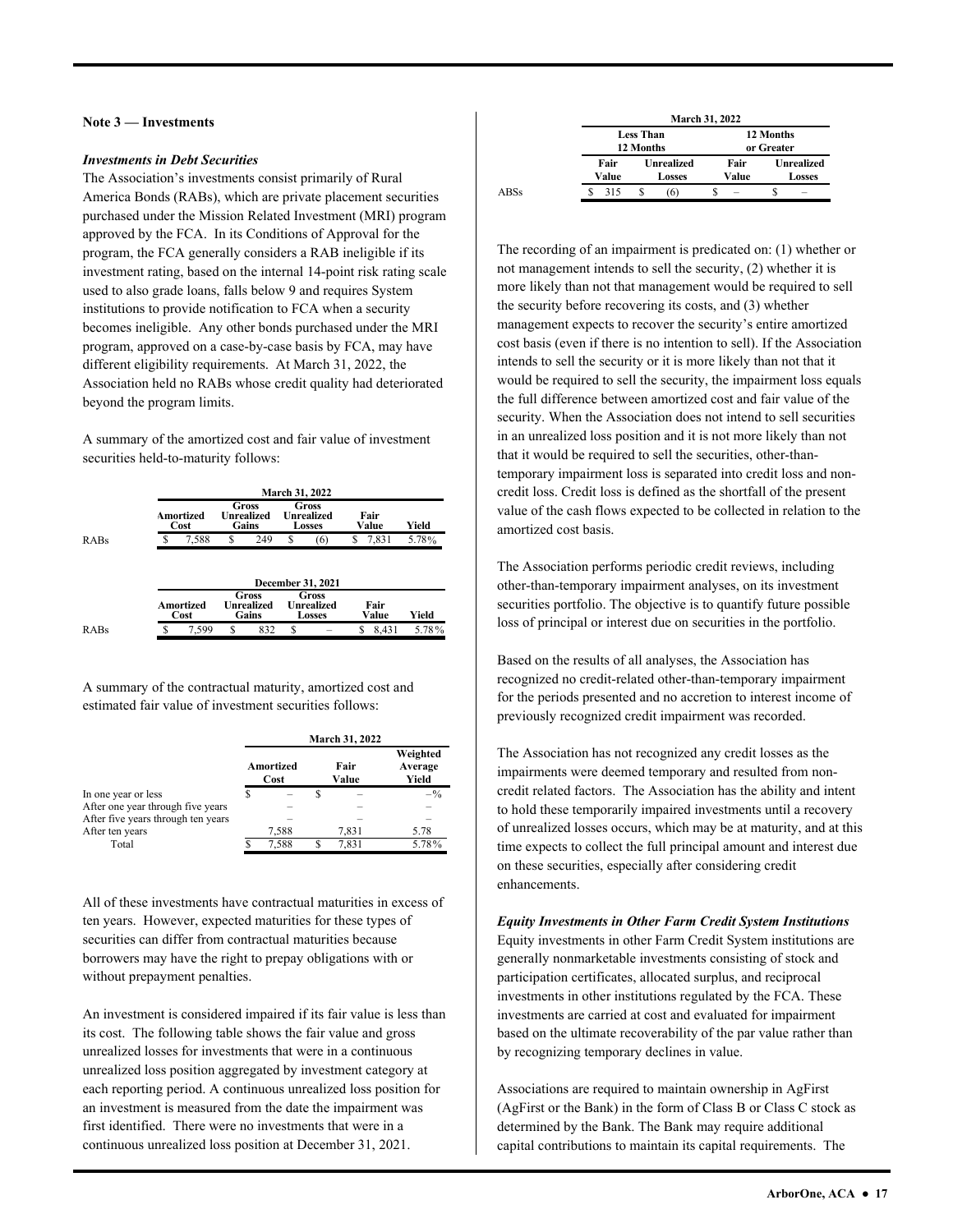shareholders' equity totaled \$2.0 billion. The Bank's earnings Association owned 1.96 percent of the issued stock of the Bank as of March 31, 2022 net of any reciprocal investment. As of that date, the Bank's assets totaled \$39.1 billion and were \$113 million for the first three months of 2022. In addition, the Association held investments of \$428 related to other Farm Credit institutions.

#### **Note 4 — Debt**

#### *Notes Payable to AgFirst Farm Credit Bank*

The Association's indebtedness to the Bank represents borrowings by the Association to fund its earning assets. This indebtedness is collateralized by a pledge of substantially all of the Association's assets. The contractual terms of the revolving line of credit are contained in the General Financing Agreement (GFA). The GFA also defines Association performance criteria for borrowing from the Bank, which includes borrowing base margin, earnings and capital covenants, among others.

#### **Note 5 — Members' Equity**

#### *Accumulated Other Comprehensive Income (AOCI)*

|                                                     |                              | <b>Changes in Accumulated Other</b><br>Comprehensive Income by Component (a) |   |          |  |  |  |
|-----------------------------------------------------|------------------------------|------------------------------------------------------------------------------|---|----------|--|--|--|
|                                                     | Three Months Ended March 31, |                                                                              |   |          |  |  |  |
|                                                     |                              | 2022                                                                         |   | 2021     |  |  |  |
| Unrealized gains (losses) on Investments            |                              |                                                                              |   |          |  |  |  |
| Balance at beginning of period                      | S                            | 246                                                                          | S | 264      |  |  |  |
| Other comprehensive income before reclassifications |                              |                                                                              |   |          |  |  |  |
| Amounts reclassified from AOCI                      |                              | (5)                                                                          |   | (5)      |  |  |  |
| Net current period other comprehensive income       |                              | (5)                                                                          |   | (5)      |  |  |  |
| Balance at end of period                            |                              | 241                                                                          | S | 259      |  |  |  |
| <b>Employee Benefit Plans:</b>                      |                              |                                                                              |   |          |  |  |  |
| Balance at beginning of period                      | \$                           | (311)                                                                        | S | (332)    |  |  |  |
| Other comprehensive income before reclassifications |                              |                                                                              |   |          |  |  |  |
| Amounts reclassified from AOCI                      |                              |                                                                              |   | 4        |  |  |  |
| Net current period other comprehensive income       |                              | 4                                                                            |   | 4        |  |  |  |
| Balance at end of period                            |                              | (307)                                                                        | S | (328)    |  |  |  |
| <b>Accumulated Other Comprehensive Income</b>       |                              |                                                                              |   |          |  |  |  |
| Balance at beginning of period                      | S                            | (65)                                                                         | S | (68)     |  |  |  |
| Other comprehensive income before reclassifications |                              |                                                                              |   |          |  |  |  |
| Amounts reclassified from AOCI                      |                              | (1)                                                                          |   | $^{(1)}$ |  |  |  |
| Net current period other comprehensive income       |                              | (1)                                                                          |   | (1)      |  |  |  |
| Balance at end of period                            |                              | (66)                                                                         | S | (69)     |  |  |  |

| Reclassifications Out of Accumulated Other Comprehensive Income (b) |
|---------------------------------------------------------------------|
|---------------------------------------------------------------------|

|                                       |      | Three Months Ended March 31, |    |      |                                   |  |
|---------------------------------------|------|------------------------------|----|------|-----------------------------------|--|
|                                       | 2022 |                              |    | 2021 | <b>Income Statement Line Item</b> |  |
| <b>Investment Securities:</b>         |      |                              |    |      |                                   |  |
| Amortization                          |      |                              | -S |      | Interest income on investments    |  |
| Net amounts reclassified              |      |                              |    |      |                                   |  |
| <b>Defined Benefit Pension Plans:</b> |      |                              |    |      |                                   |  |
| Periodic pension costs                |      | (4)                          |    | (4)  | See Note 7.                       |  |
| Net amounts reclassified              |      | 4                            |    | 4    |                                   |  |
| Total reclassifications for period    |      |                              |    |      |                                   |  |
|                                       |      |                              |    |      |                                   |  |

 *(a) Amounts in parentheses indicate debits to AOCI. (b) Amounts in parentheses indicate debits to profit/loss*.

#### **Note 6 — Fair Value Measurement**

Fair value is defined as the exchange price that would be received for an asset or paid to transfer a liability in an orderly transaction between market participants in the principal or most advantageous market for the asset or liability.

Accounting guidance establishes a hierarchy for disclosure of fair value measurements to maximize the use of observable

inputs, that is, inputs that reflect the assumptions market participants would use in pricing an asset or liability based on market data obtained from sources independent of the reporting entity. The hierarchy is based upon the transparency of inputs to the valuation of an asset or liability as of the measurement date. A financial instrument's categorization within the hierarchy tiers is based upon the lowest level of input that is significant to the fair value measurement.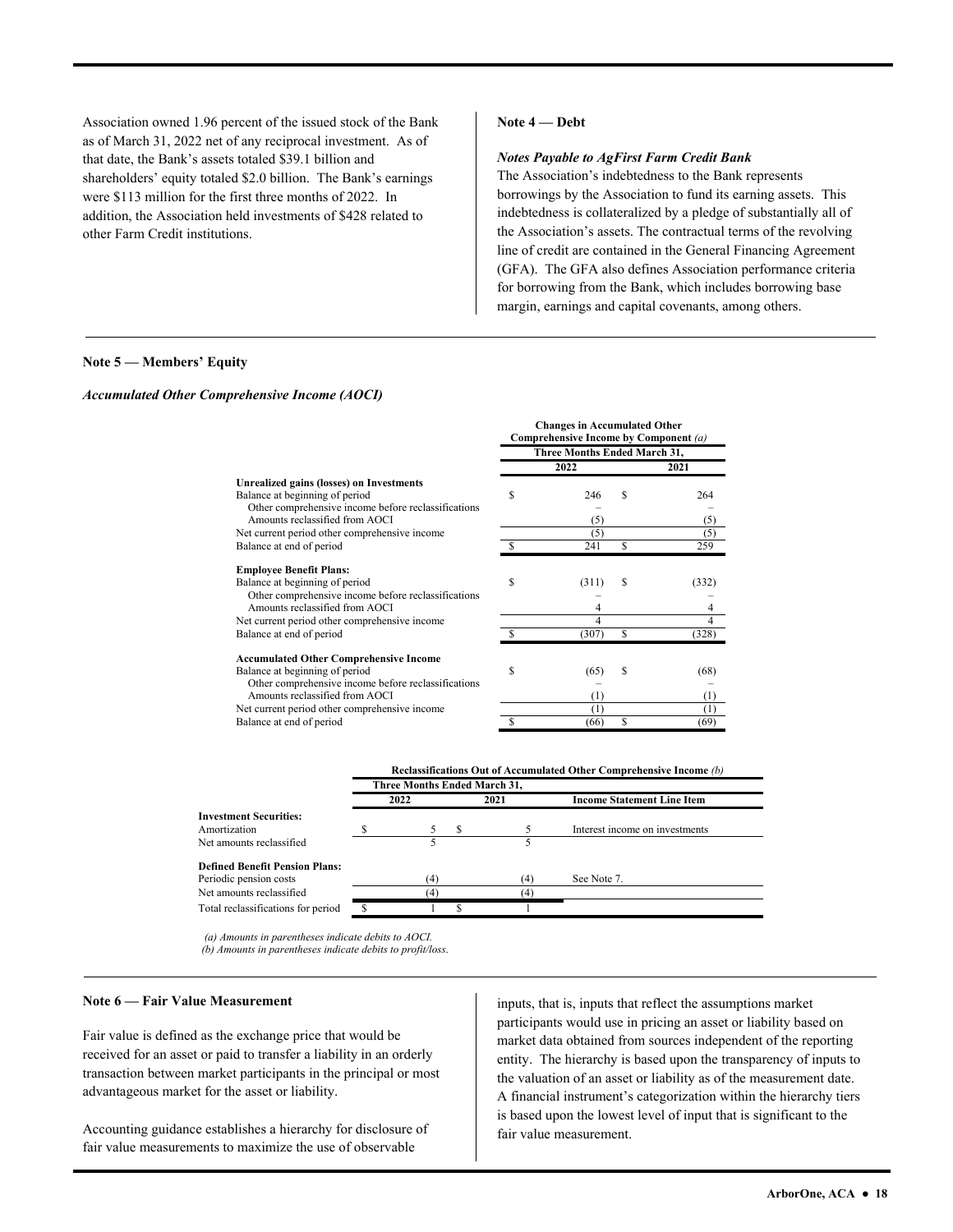The classifications within the fair value hierarchy are as follows:

Level 1 inputs to the valuation methodology are unadjusted quoted prices for identical assets or liabilities in active markets.

Level 2 inputs include quoted prices for similar assets and liabilities in active markets; quoted prices in markets that are not active; and inputs that are observable, or can be corroborated, for substantially the full term of the asset or liability.

 Level 3 inputs are unobservable and supported by little or no market activity. Valuation is determined using pricing models, discounted cash flow methodologies, or similar techniques, and could include significant management judgment or estimation.

Level 3 assets and liabilities also could include instruments whose price has been adjusted based on dealer quoted pricing that is different than the third-party valuation or internal model pricing. For a complete discussion of the inputs and other assumptions

considered in assigning various assets and liabilities to the fair value hierarchy levels, see the latest Annual Report to Shareholders.

There were no Level 3 assets and liabilities measured at fair value on a recurring basis for the periods presented. The Association had no transfers of assets or liabilities into or out of Level 1 or Level 2 during the periods presented.

 date. The following tables summarize the carrying amounts of these assets and liabilities at period end, and their related fair values. Fair values are estimated at each period end date for assets and liabilities measured at fair value on a recurring basis. Other Financial Instruments are not measured at fair value in the statement of financial position, but their fair values are estimated as of each period end

|                                                  |     |                                    |    |         |     | March 31, 2022           |     |          |    |                            |
|--------------------------------------------------|-----|------------------------------------|----|---------|-----|--------------------------|-----|----------|----|----------------------------|
|                                                  |     | <b>Total</b><br>Carrying<br>Amount |    | Level 1 |     | Level 2                  |     | Level 3  |    | <b>Total Fair</b><br>Value |
| <b>Recurring Measurements</b>                    |     |                                    |    |         |     |                          |     |          |    |                            |
| Assets:                                          |     |                                    |    |         |     |                          |     |          |    |                            |
| Assets held in trust funds                       |     | 994                                | S  | 994     | S   |                          | S   |          |    | 994                        |
| Recurring Assets                                 |     | 994                                | S  | 994     | S   | -                        | S   | $\equiv$ | S  | 994                        |
| <b>Liabilities:</b>                              |     |                                    |    |         |     |                          |     |          |    |                            |
| Recurring Liabilities                            | S   |                                    | S  |         | S   |                          | S   |          | \$ |                            |
| <b>Nonrecurring Measurements</b><br>Assets:      |     |                                    |    |         |     |                          |     |          |    |                            |
| Impaired loans                                   | S   | 7,619                              | \$ |         | S   |                          | S   | 7,619    | S  | 7,619                      |
| Other property owned                             |     | 195                                |    |         |     |                          |     | 215      |    | 215                        |
| Nonrecurring Assets                              |     | 7,814                              | S  |         | S   |                          | S   | 7,834    | S  | 7,834                      |
| <b>Other Financial Instruments</b>               |     |                                    |    |         |     |                          |     |          |    |                            |
| Assets:                                          |     |                                    |    |         |     |                          |     |          |    |                            |
| Cash                                             | S   | 11                                 | S  | 11      | \$. | -                        | S   | -        | S  | 11                         |
| Investments in debt securities, held-to-maturity |     | 7,588                              |    |         |     |                          |     | 7,831    |    | 7,831                      |
| Loans                                            |     | 559,905                            |    |         |     |                          |     | 542,700  |    | 542,700                    |
| Other Financial Assets                           | \$. | 567,504                            | S  | 11      | S   | -                        | \$. | 550,531  | S  | 550,542                    |
| <b>Liabilities:</b>                              |     |                                    |    |         |     |                          |     |          |    |                            |
| Notes payable to AgFirst Farm Credit Bank        | \$  | 476,315                            | S  | -       | S   | -                        | S   | 462,031  | \$ | 462,031                    |
| Other Financial Liabilities                      | S   | 476,315                            | S  | -       | \$  | $\overline{\phantom{0}}$ | \$  | 462,031  | S  | 462,031                    |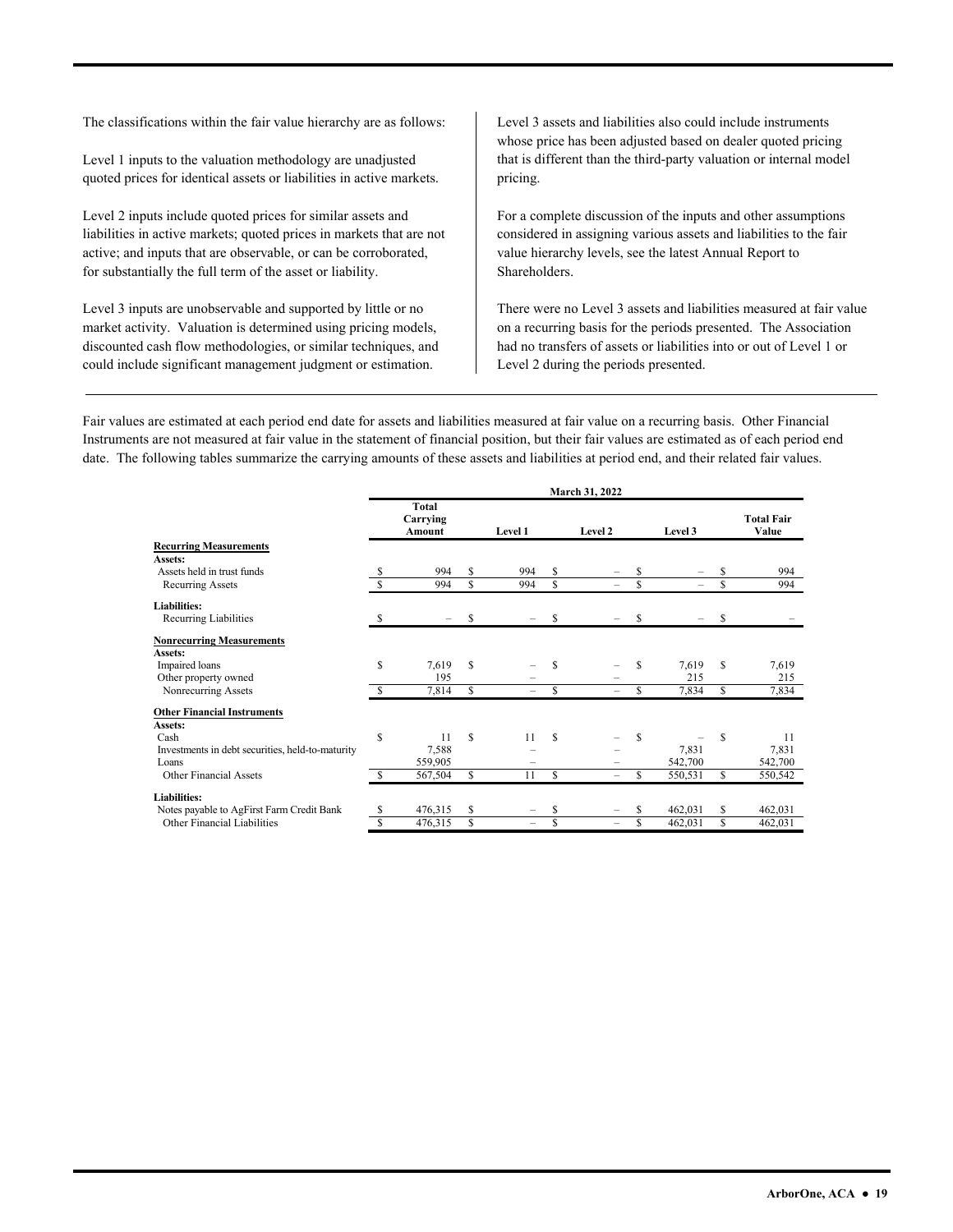|    | December 31, 2021                                |                  |                |       |                          |               |          |         |                            |
|----|--------------------------------------------------|------------------|----------------|-------|--------------------------|---------------|----------|---------|----------------------------|
|    | Total<br>Carrying<br>Amount                      |                  | <b>Level 1</b> |       | Level 2                  |               | Level 3  |         | <b>Total Fair</b><br>Value |
|    |                                                  |                  |                |       |                          |               |          |         |                            |
|    |                                                  |                  |                |       |                          |               |          |         |                            |
|    |                                                  | S                |                |       |                          | S             |          | S       | 1,251                      |
| S  | 1,251                                            | \$               | 1,251          | \$    |                          | S             | $\equiv$ | S       | 1,251                      |
|    |                                                  |                  |                |       |                          |               |          |         |                            |
| S  |                                                  | S                |                | \$    |                          | \$            |          | \$      |                            |
|    |                                                  |                  |                |       |                          |               |          |         |                            |
|    |                                                  |                  |                |       |                          |               |          |         |                            |
| S  | 7,452                                            | \$               |                | S     |                          | S             | 7,452    | \$      | 7,452                      |
|    | 195                                              |                  |                |       |                          |               | 215      |         | 215                        |
| S  | 7,647                                            | S                | -              | S     | $\overline{\phantom{0}}$ | \$            | 7,667    | \$      | 7,667                      |
|    |                                                  |                  |                |       |                          |               |          |         |                            |
|    |                                                  |                  |                |       |                          |               |          |         |                            |
| \$ | 3                                                | S                | 3              | \$    |                          | <sup>\$</sup> |          | \$      | 3                          |
|    | 7,599                                            |                  |                |       |                          |               | 8,431    |         | 8,431                      |
|    | 562,637                                          |                  |                |       |                          |               | 560,800  |         | 560,800                    |
| S  | 570,239                                          | \$               | 3              | S     | $\overline{\phantom{0}}$ | S             | 569,231  | S       | 569,234                    |
|    |                                                  |                  |                |       |                          |               |          |         |                            |
| S  | 489,921                                          | S                |                | \$    | -                        | S             | 488,553  | S       | 488,553                    |
| S  |                                                  | S                | -              | \$    | -                        | S             |          | S       | 488,553                    |
|    | Investments in debt securities, held-to-maturity | 1,251<br>489,921 |                | 1,251 | S                        |               |          | 488,553 |                            |

#### *Uncertainty in Measurements of Fair Value*

Discounted cash flow or similar modeling techniques are generally used to determine the recurring fair value measurements for Level 3 assets and liabilities. Use of these techniques requires determination of relevant inputs and assumptions, some of which represent significant unobservable inputs as indicated in the tables that follow. Accordingly, changes in these unobservable inputs may have a significant impact on fair value.

 inputs are interrelated with one another), which may counteract Certain of these unobservable inputs will (in isolation) have a directionally consistent impact on the fair value of the instrument for a given change in that input. Alternatively, the fair value of the instrument may move in an opposite direction for a given change in another input. Where multiple inputs are used within the valuation technique of an asset or liability, a change in one input in a certain direction may be offset by an opposite change in another input having a potentially muted impact to the overall fair value of that particular instrument. Additionally, a change in one unobservable input may result in a change to another unobservable input (that is, changes in certain or magnify the fair value impact.

#### *Investments in Debt Securities*

 prepayment estimates, default estimates and loss severities. The fair values of predominantly all Level 3 investments in debt securities have consistent inputs, valuation techniques and correlation to changes in underlying inputs. The models used to determine fair value for these instruments use certain significant unobservable inputs within a discounted cash flow or market comparable pricing valuation technique. Such inputs generally include discount rate components including risk premiums,

These Level 3 assets would decrease (increase) in value based upon an increase (decrease) in discount rates, defaults, or loss

severities. Conversely, the fair value of these assets would generally increase (decrease) in value if the prepayment input were to increase (decrease).

Generally, a change in the assumption used for defaults is accompanied by a directionally similar change in the risk premium component of the discount rate (specifically, the portion related to credit risk) and a directionally opposite change in the assumption used for prepayments. Unobservable inputs for loss severities do not normally increase or decrease based on movements in the other significant unobservable inputs for these Level 3 assets.

#### *Inputs to Valuation Techniques*

 valuations, and its valuation processes are calibrated annually by Management determines the Association's valuation policies and procedures. The Bank performs the majority of the Association's an independent consultant. The fair value measurements are analyzed on a quarterly basis. For other valuations, documentation is obtained for third party information, such as pricing, and periodically evaluated alongside internal information and pricing that is available.

 of various financial instruments, and other factors. These Quoted market prices are generally not available for the instruments presented below. Accordingly fair values are based on judgments regarding anticipated cash flows, future expected loss experience, current economic conditions, risk characteristics estimates involve uncertainties and matters of judgment, and therefore cannot be determined with precision. Changes in assumptions could significantly affect the estimates.

#### *Quantitative Information about Recurring and Nonrecurring Level 3 Fair Value Measurements*

With regard to nonrecurring measurements for impaired loans and other property owned, it is not practicable to provide